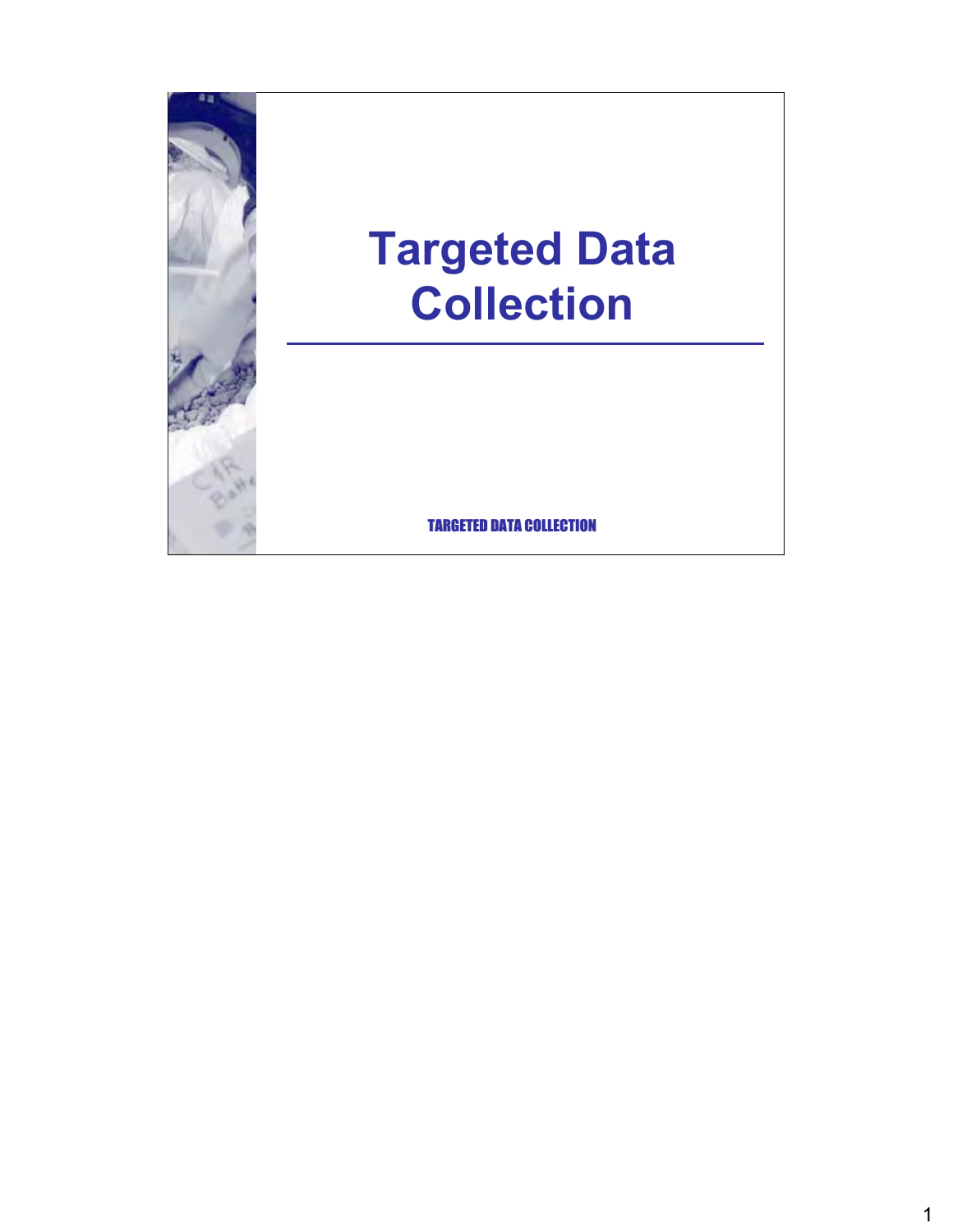

First bullet: Performance based approaches select the minimum data required to make an informed decision for cleanup with a high certainty that the decision is correct and minimum does not mean not much. For example a release of PCB oil can be best defined by testing for concentrations of oil in real time. Having defined where the oil (and PCBs) are by the inexpensive TPH method, a select resampling or analysis of selected TPH splits for PCBs can be done for risk assessment/cleanup. This approach can be contrasted with sampling the area for PCBs alone where the number of samples required to define where the PCBs are would be prohibitively expensive even using immunnoassay.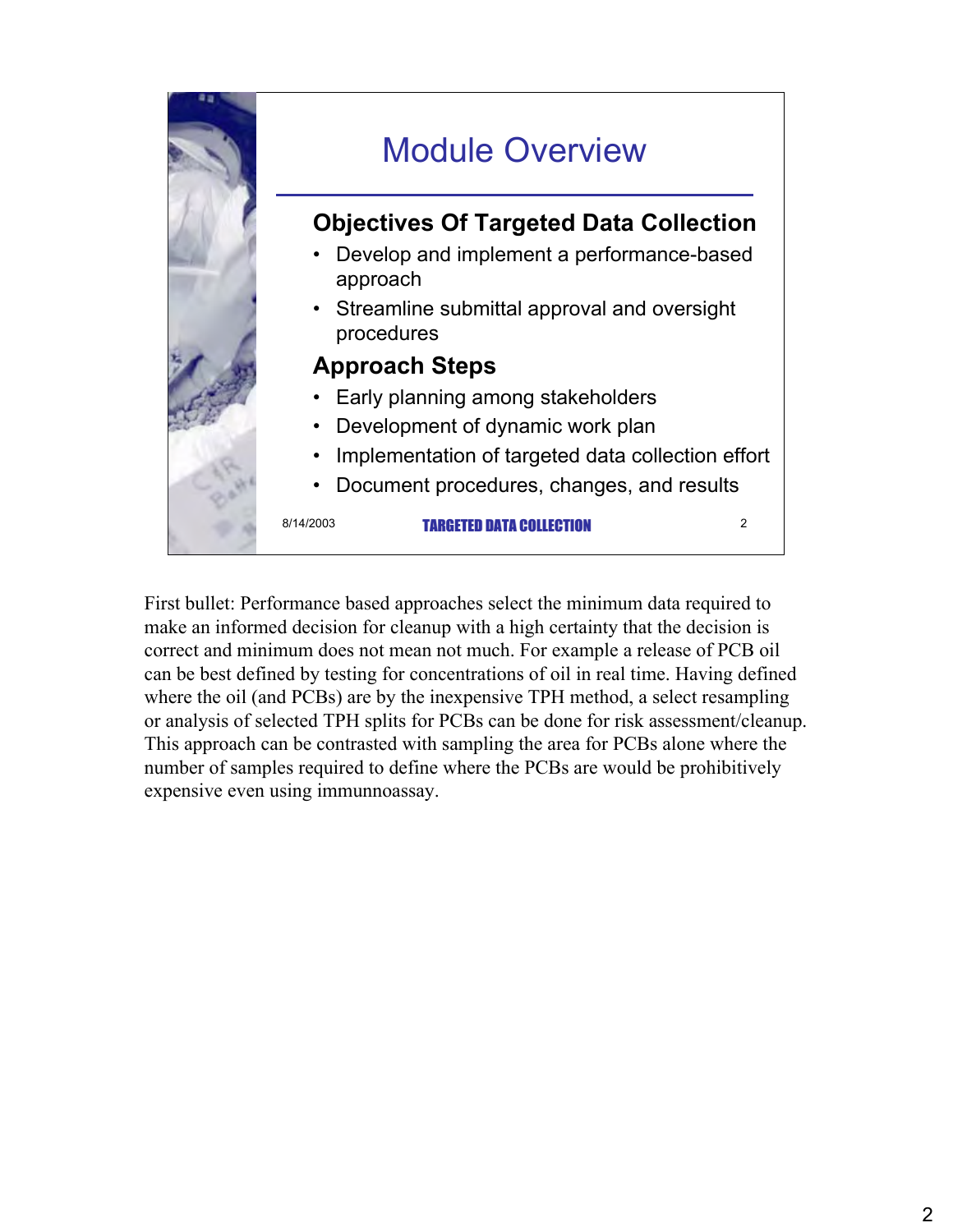

The module is organized in two major parts. Targeted data collection requires a systematic planning approach and the use of collection and analysis equipment that promote on-site decisionmaking. This module spends a good deal of time delving into proper planning and choice of equipment before talking about how these tools can be applied to a targeted data collection effort and its expected outcome.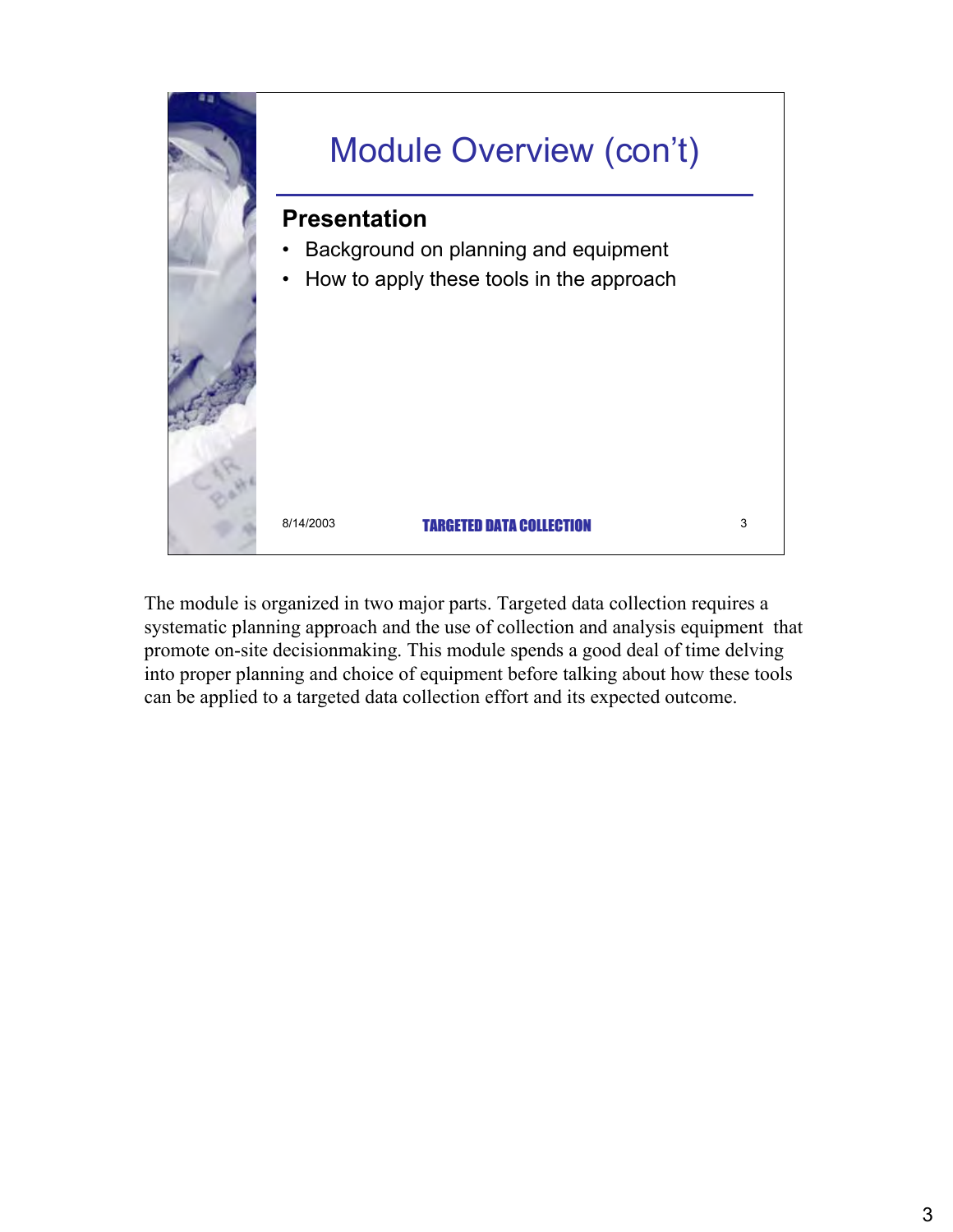

## Objectives Of Targeted Data **Collection**

- Develop and implement a more flexible performance-based approach
- Provide procedures for streamlining work plan submittals, approval, and oversight

8/14/2003 **TARGETED DATA COLLECTION** 4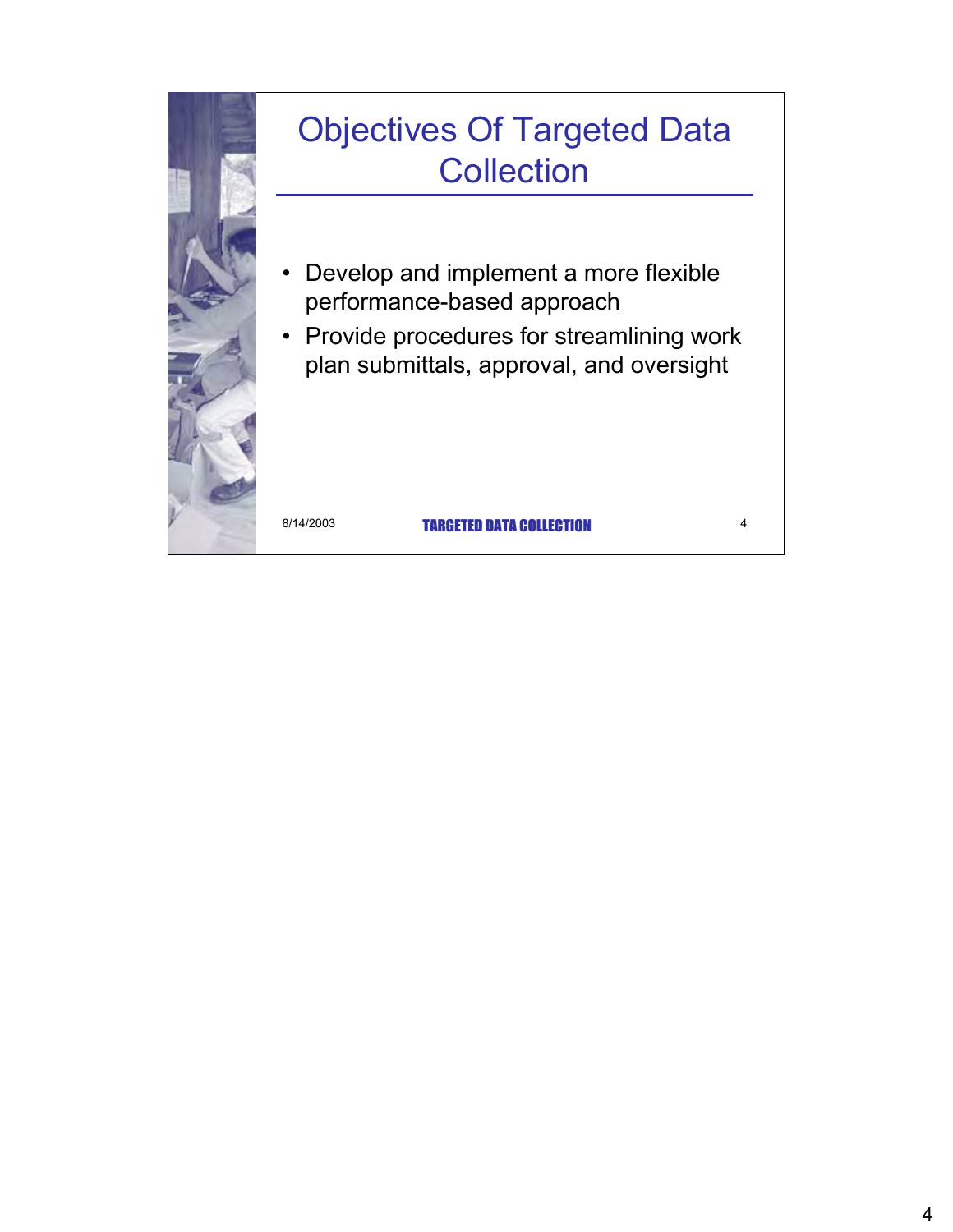

Bullet one: We will get into some elements of systematic planning here. However a more detailed explanation can be found on the TRIAD webpage .

Bullet two: We also will be emphasizing this approach but a more detail can be found on the dynamic field activities webpage.

Bullet three: Since we are emphasizing on-site decision making it is very important that everyone is on the same page throughout the field work.

Bullet 1. Systematic planning ensures that your data collection approach is well thought out and that you have contingencies in place in the event that the original approach is not performing as planned.

Bullet 2. This is key to streamlining the collection effort. The production of near real time data allows the data collection effort to proceed by giving the investigator the information she needs to base decisions on. The concept is the same as the currently used phased approach except that you get your data hours after you take it instead of weeks.

Bullet 3. Before you can convince owner/operators that the targeted data collection approach is best, you will have to convince them that they will not be making onsite decisions at the risk of having you say well that's all well and good that you did that but now I want…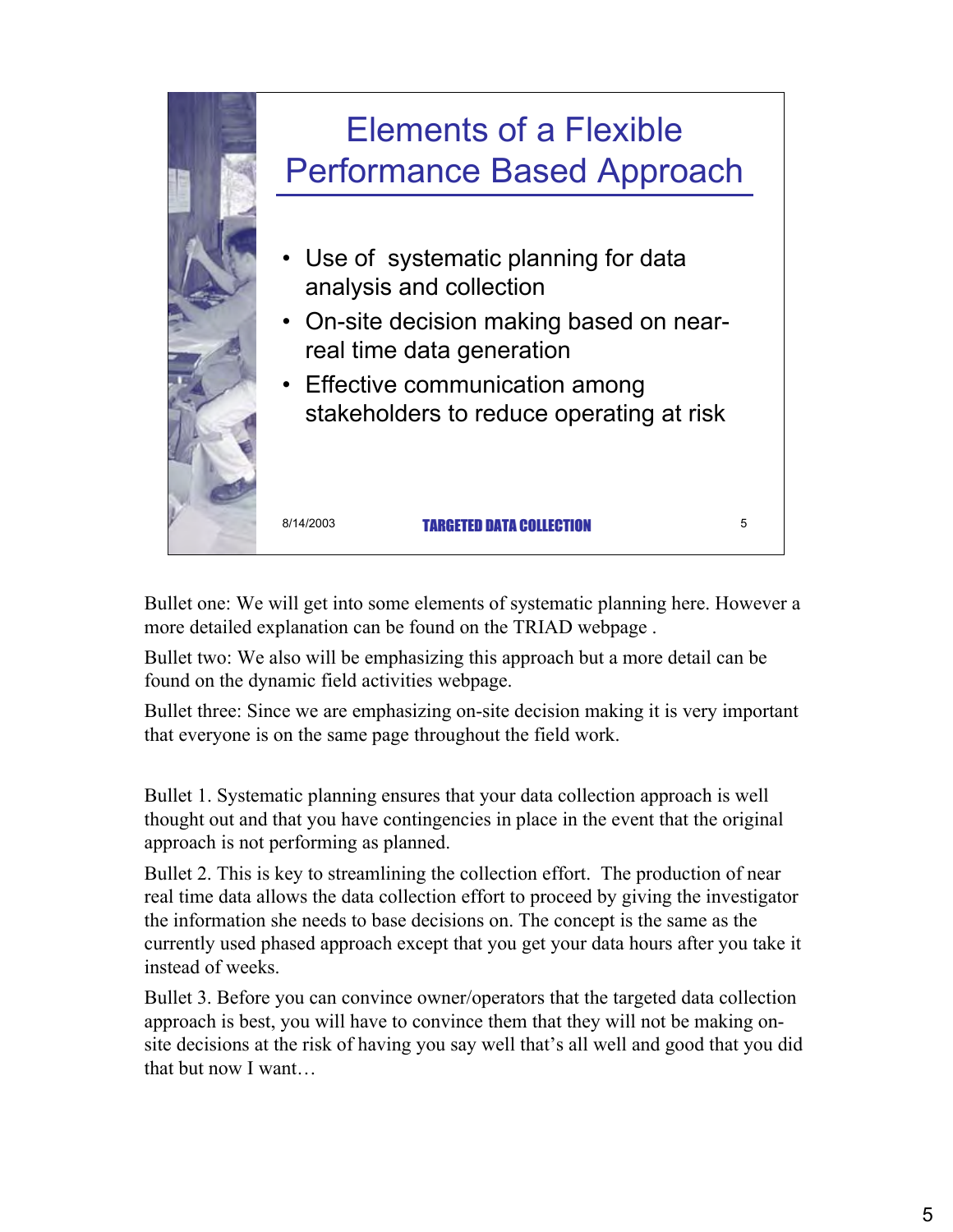

The Triad approach uses systematic planning, dynamic work plans, and on-site measurement technologies to obtain better representativeness from the sampling effort and reduce uncertainties in the decision making. This approach can reduce the time to perform a characterization or remediation and in general, but not always, will reduce costs. It will always reduce uncertainties in the field sampling program.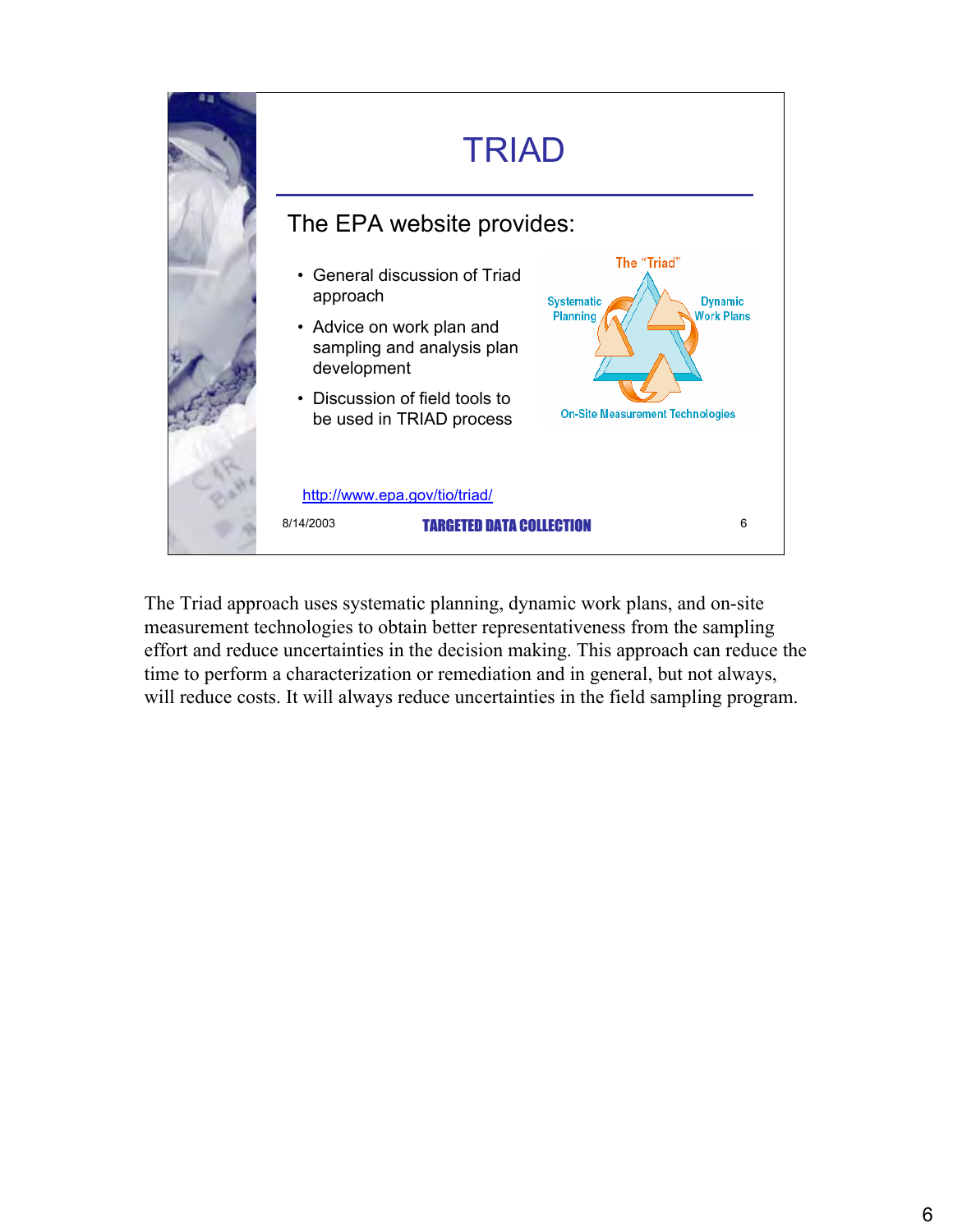

Dynamic field activities are hazardous waste site assessment, characterization, and remediation activities that combine on-site data generation with on-site decision making. It is an iterative field work process that is designed to increase the information available to reach a site decision while at the same time reducing the number of mobilizations necessary to get to that point.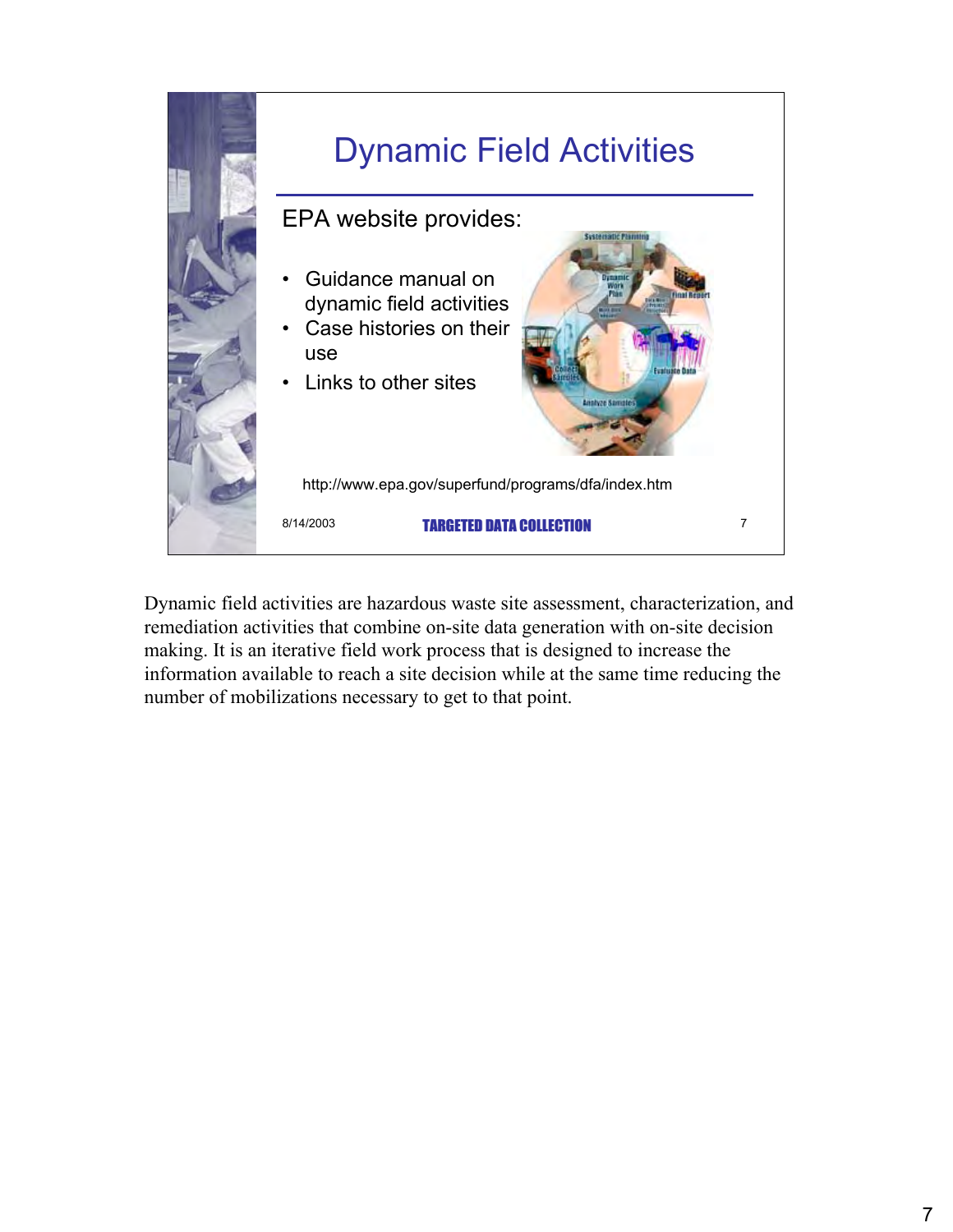

Heading. Systematic planning is not new to data collection activities. It has been a requirement for a number of years. You can find guidance on data quality objectives at the website listed here it is QA/G4 and QA/G4HW (hazardous waste) There are also documents on this webpage that address sampling design, modeling, and preparation of standard operating precedures.

Bullet 2.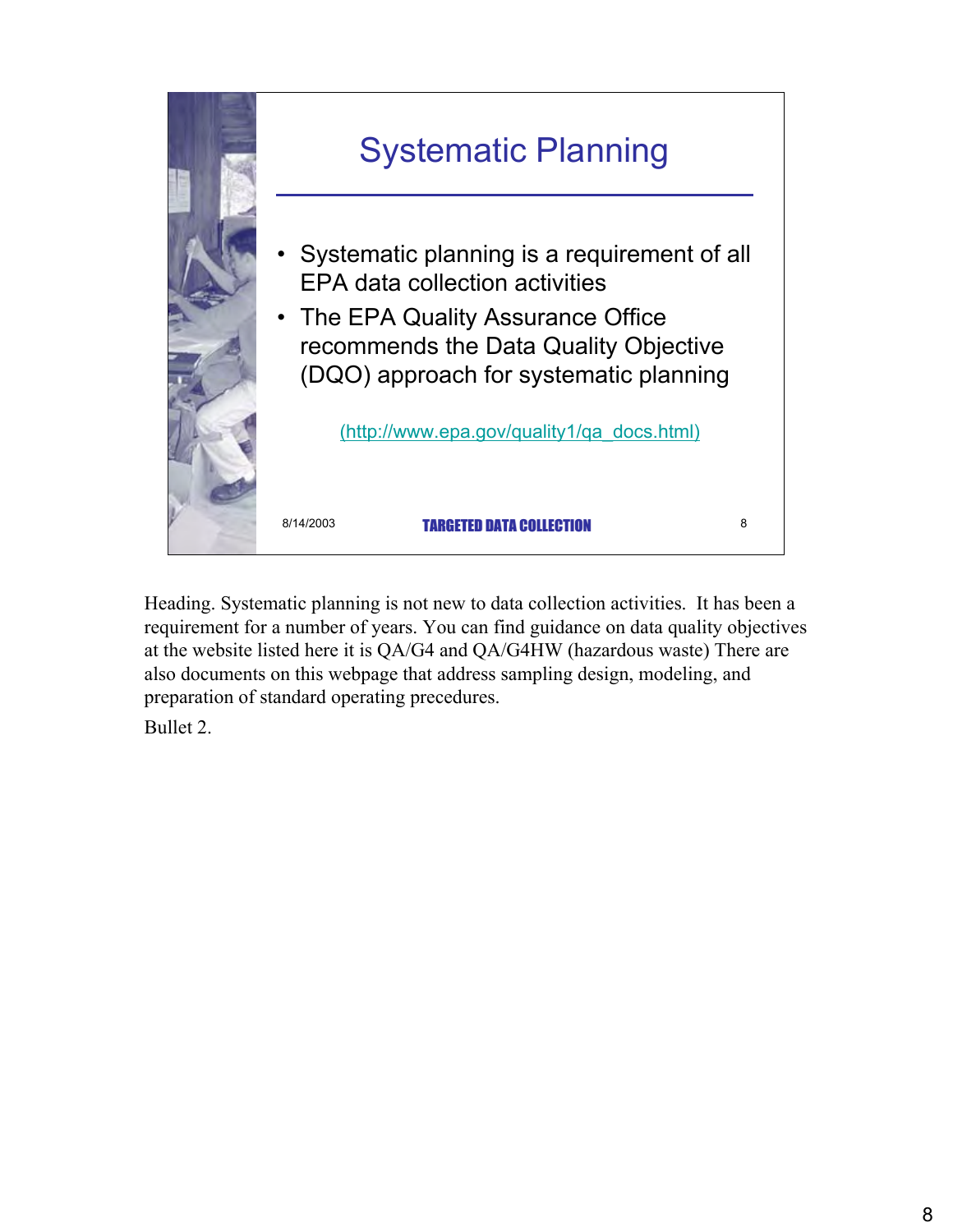

How is systematic planning using DQOs done.

1<sup>st</sup> Bullet. The first step is to determine if you have sufficient data to understand where the problems are and their likely distribution on the site to form a solid conceptual model? If you do not then the data needed to at least frame the problem will need to be collected. This data includes identifying potential exposure points such as the existence of private wells near the site.Then you develop a conceptual site model.

Third bullet: Remember that data needs are not only related to the collection of chemical data related to risk assessment but also to hydrogeologic data for fate and transport assessment, and remedial/corrective action evaluation.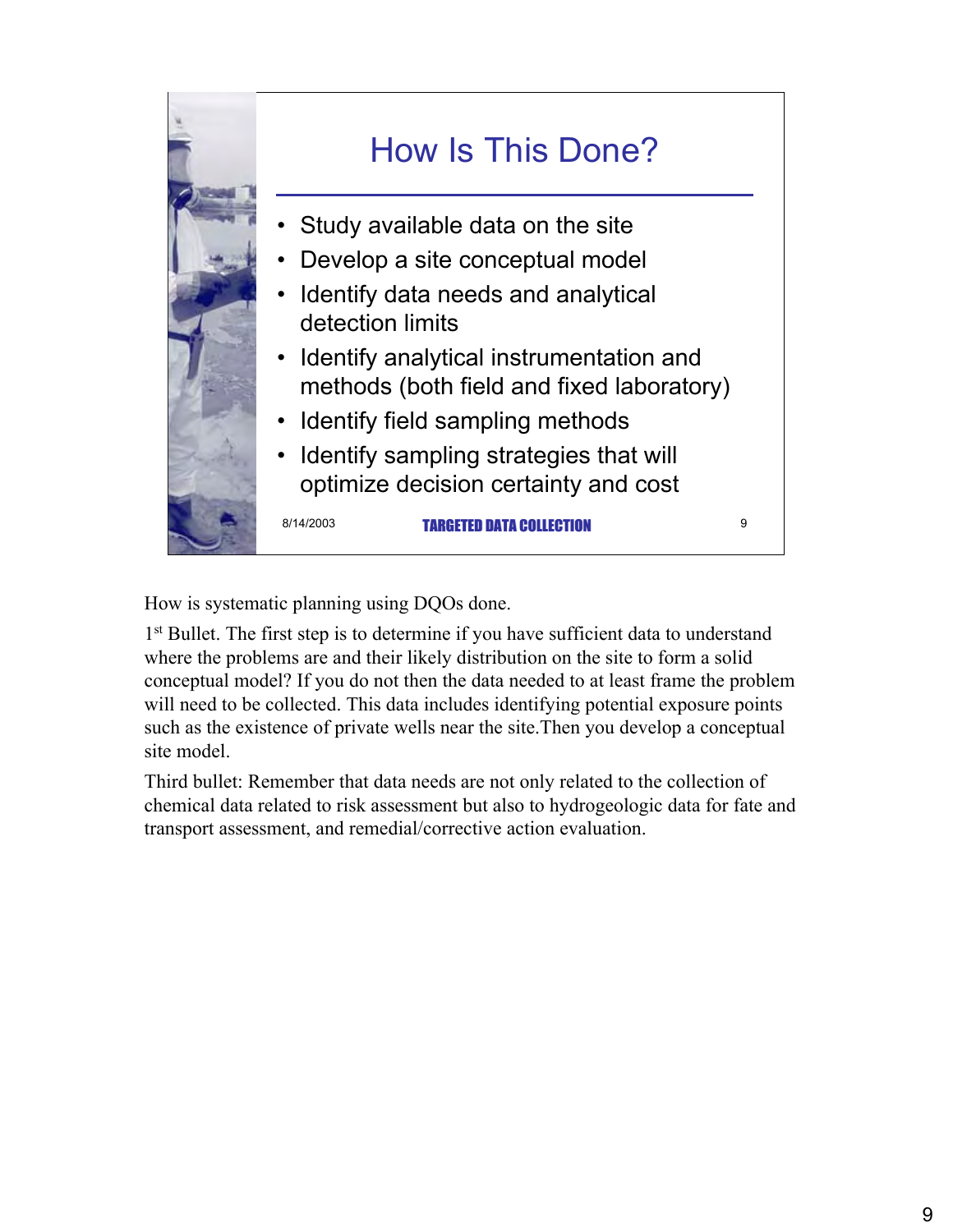

Title. They are generally two integral items that go into a conceptual site model and these are usually displayed differently. They are the release and transport mechanisms model and the potential exposure completion route model for all potential chemicals of concern.

Third bullet: During the construction of the conceptual model you should identify potential remedial/corrective actions so that the data needed for evaluating them will be included in the data collection process and not wait until the end of the field effort.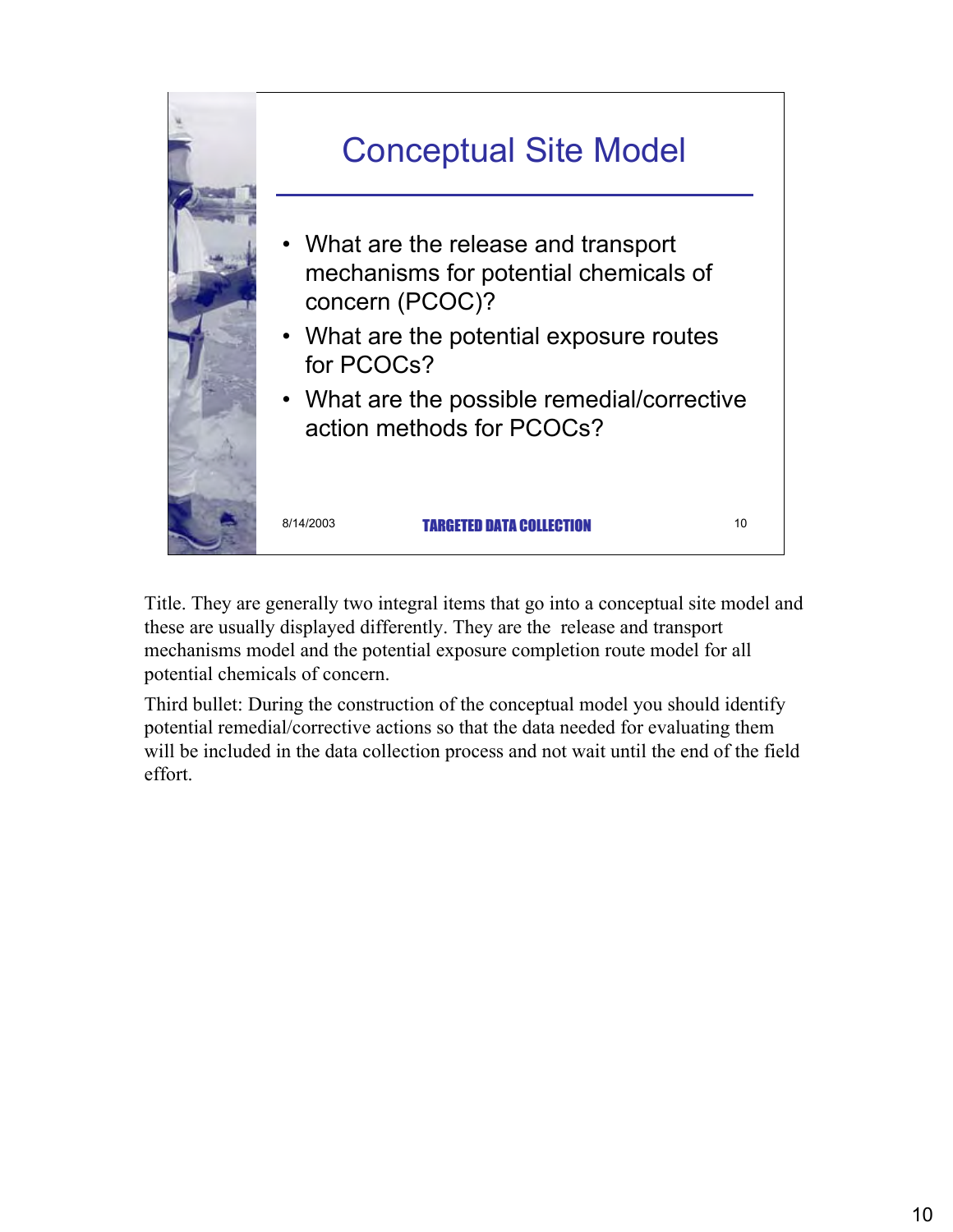

Provides a pictorial that presents what can be gleaned from existing data. The release mechanism (leaking drums) the chemical of concern (TCE) its properties combined with the site hydrogeology information to estimate where it might go. Here you can identify potential data gaps that relate to both where the release occurred and the hydrogeologic construct.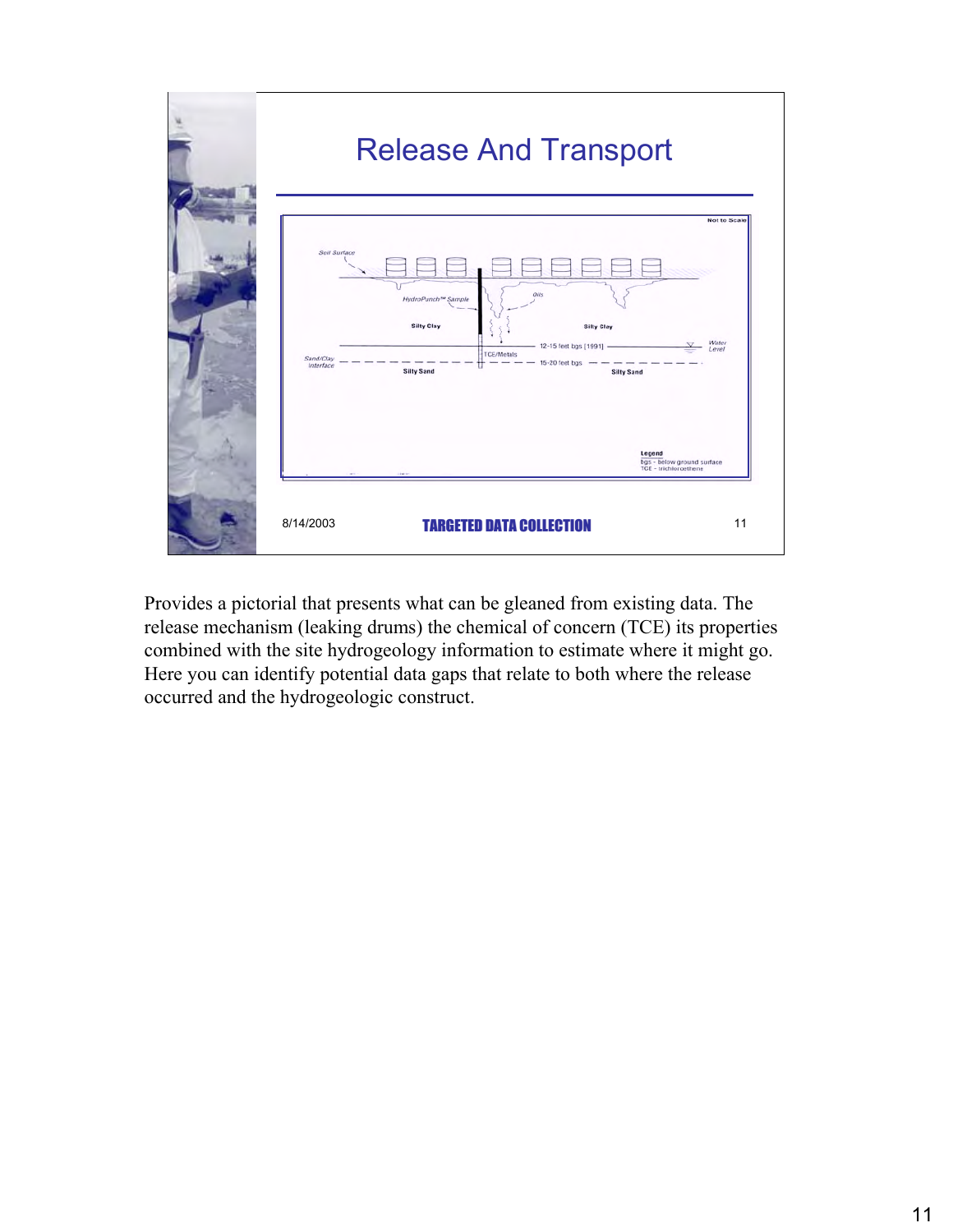

Here we have the primary release source as a drum storage area. The release mechanisms are spills during material transfer and leaking drums. The secondary release is from residuals in the soil where the material can become airborne, percolate into groundwater, or get to surface water/sediments by runoff or groundwater discharge. The receptor analysis shows current and potential exposures as well as where it is unlikely to happen.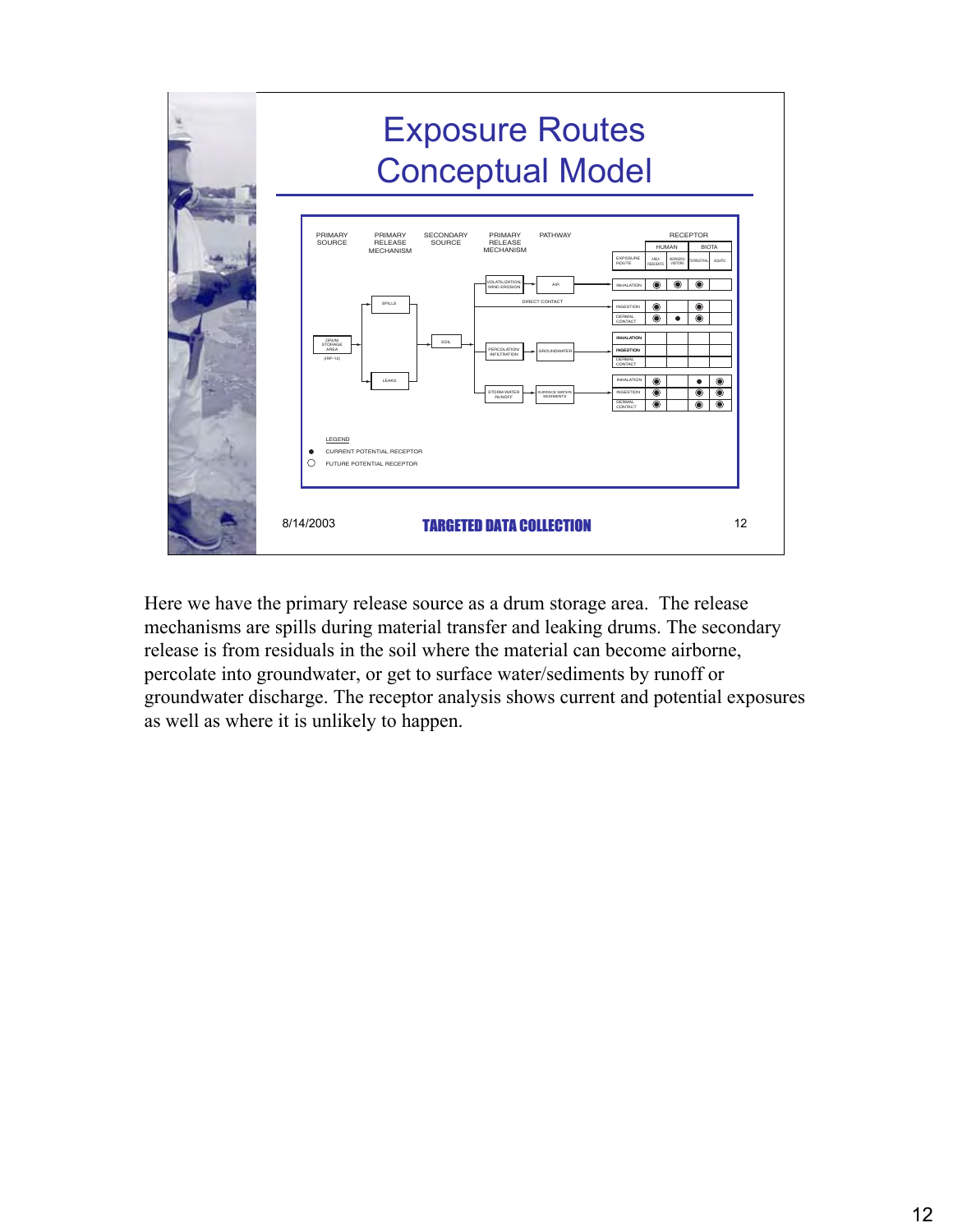

When putting together the first conceptual model you will be confronted with data gaps. The approach will differ if you are dealing with one chemical or many, one source area or many, large release or intermittent. In addition to this, the sequencing of the sample taking will depend upon how much is known about the site specific hydrogeology and this might affect contaminant transport. If you know what the chemicals of concern are you can obtain some preliminary risk numbers that at some point in the investigation field effort your analytical equipment will have to be able to attain. There is a good list of preliminary remediation goal risk numbers on the EPA Region 9 webpage. The last bullet is for the performance of the analytical program which is generally associated with precision, accuracy, completeness, extraction recovery efficiencies etc.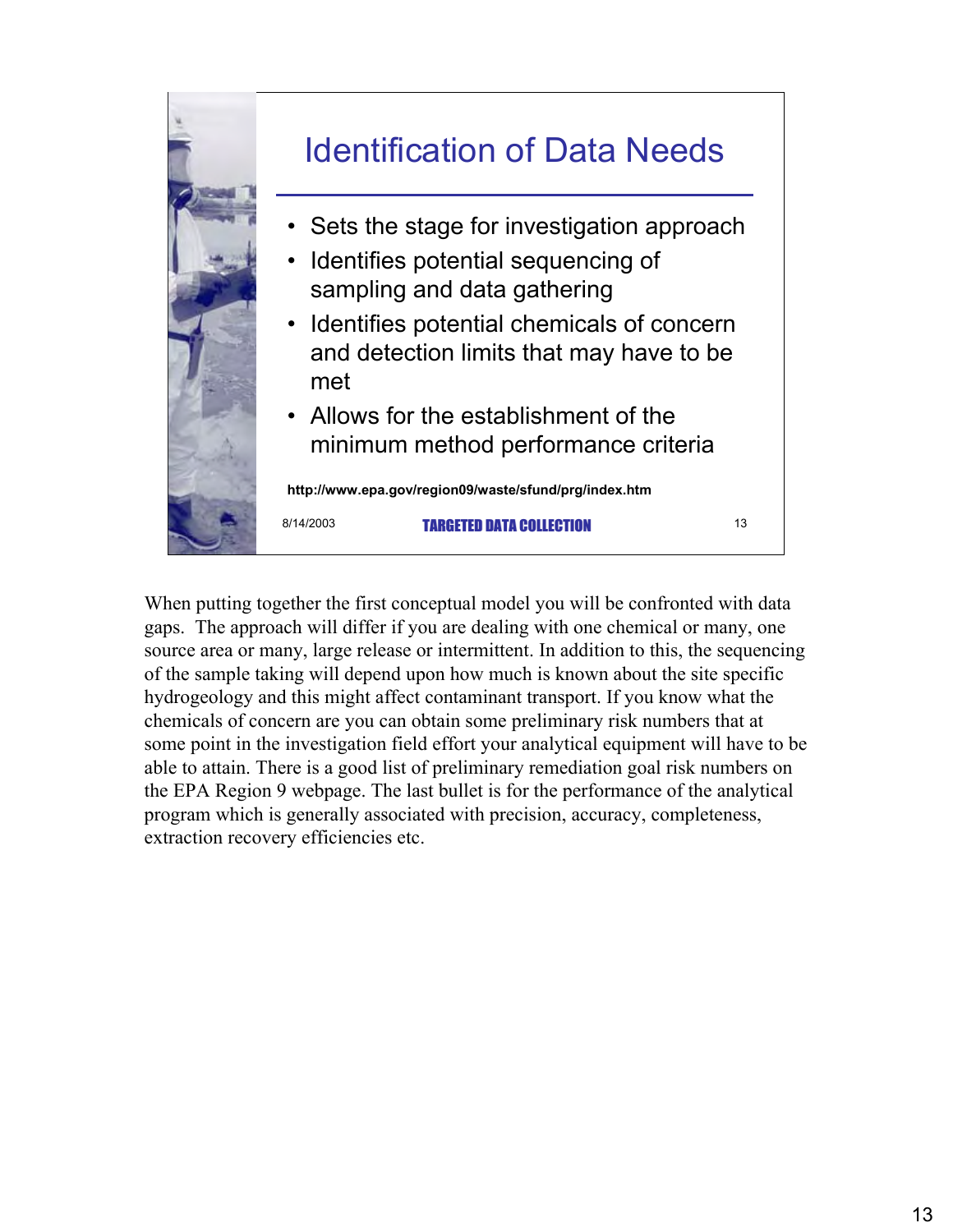

First bullet: In establishing the detection limits and performance that an analytical instrument sampling program must achieve you should keep in mind what the objective of the data is. If you are looking for free product or heavy residuals you are far better off with a blunt instrument than something that is trying to measure at the ppb level. Also think about whether you need to know a precise number or is anything above a risk cutoff level in and anything below out. This might work with say PCBs but would not work if you have to calculation a hazard index for multiple COCs.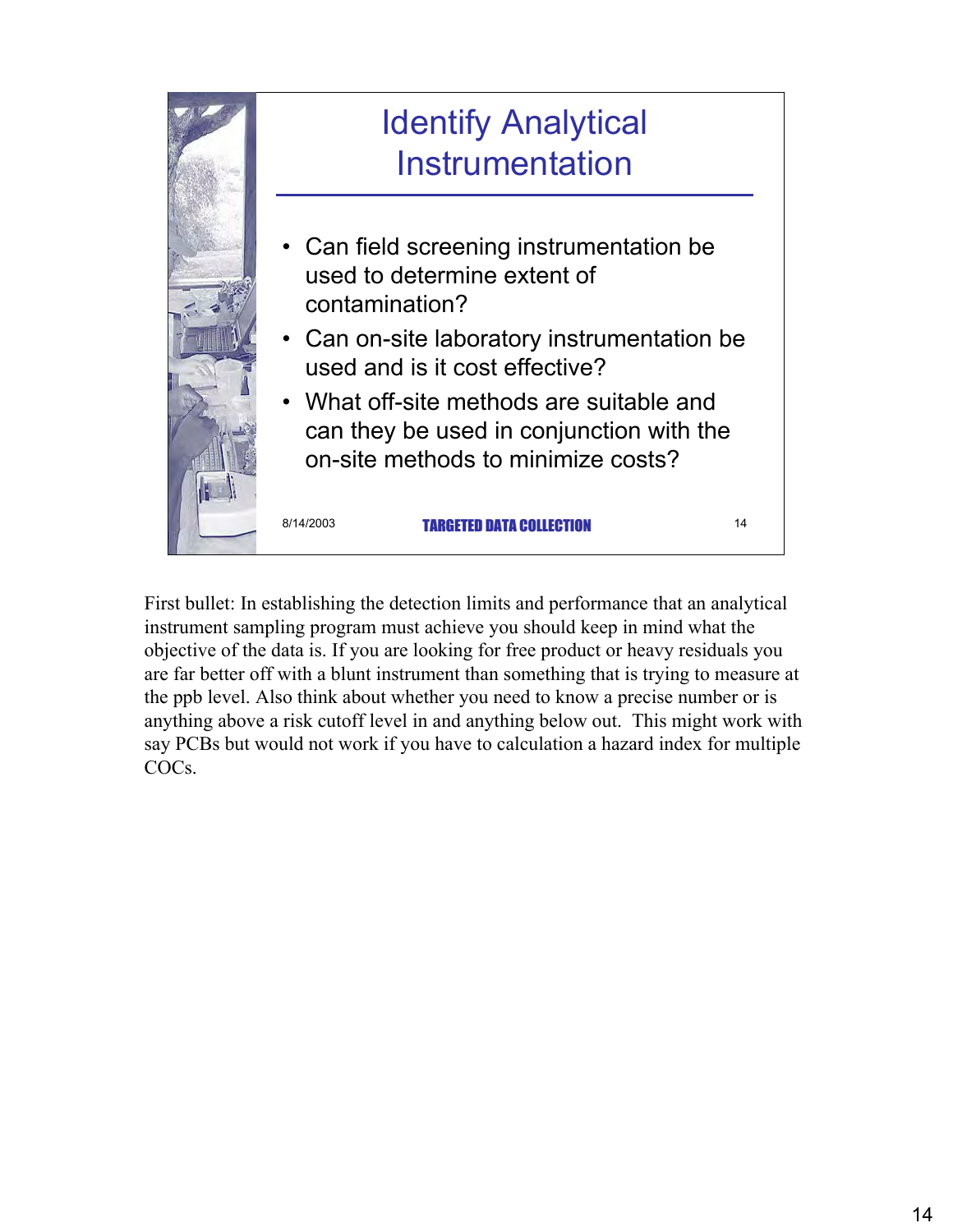

You all have used OVAs and PIDs for health and safety and sometimes for screening drill cuttings. If you are looking for organics, continuous coring DPs which we will talk about latter, provide a good opportunity to scan an undisturbed core and select sections for further testing. This replaces hollow stem augering with samples taken at preset intervals or pulling samples from the cuttings.

If you have DNAPLs onsite, dyes are a handy way to test for their presence that is somewhat better than eyeballing the soil sample. We define qualitative ex situ screening equipment as those devices that provide total readings of a given type of contaminant–VOCs, oil, halogens etc. We do not include instruments, even those with high detection limits, that can speciate individual compounds or elements such as hand held XRFs.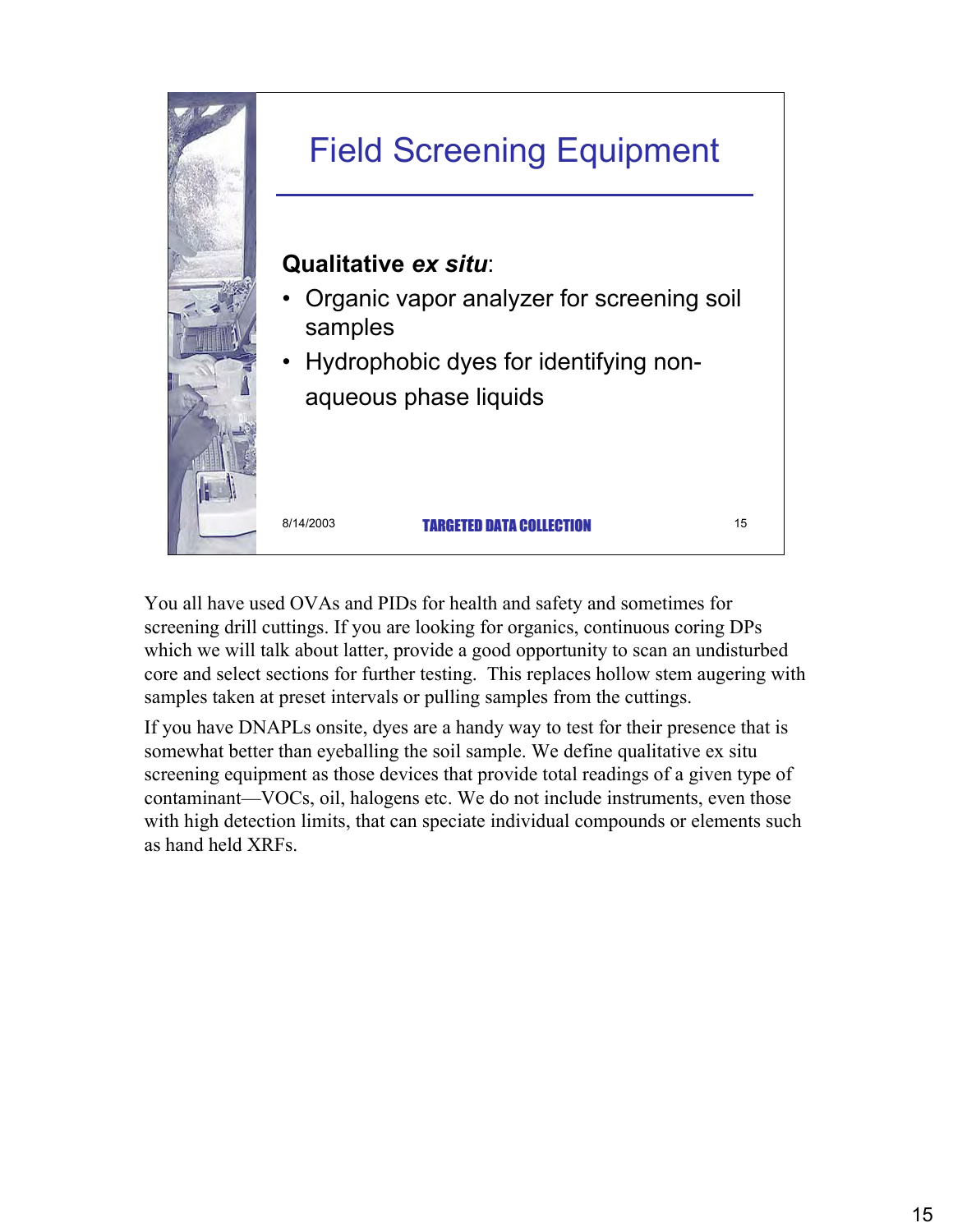

IF: Developed by the military for primarily fuel releases. It relates the fluorescence of polyaromatic compounds to the presence/concentration of fuels. It is mounted on a DP or cone penetrometer rig and provides near continuous readings as it is pushed into the subsurface–thus providing a concentration profile. It has been used in coal tar and creosote investigations.

The MIP is another DP/CPT method-- a heated membrane volatilizes chemicals at its surface which are drawn into a carrier gas and taken to the surface where they are analyzed by an ion trap mass spectrometer. It, like the LIF, provides a semiquantitative vertical profile of contamination in real time. The ion trap provides quantitative results for single contaminants but may have difficulty with multiple chemicals that have a major ion in common.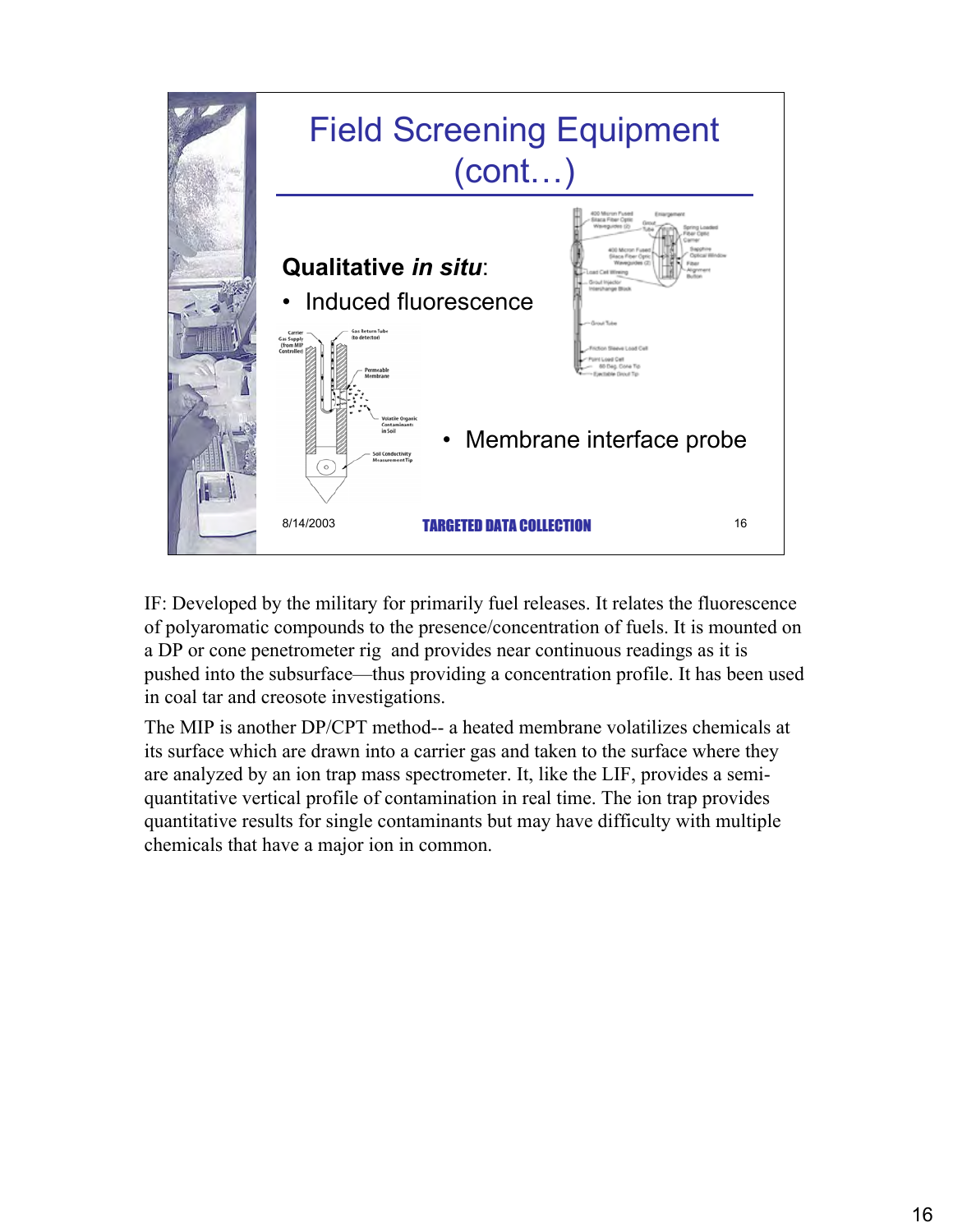

HP is another DP/CPT tool that provides a "total" halogens present as it is pushed into the subsurface. It has a membrane like MIP but a different detection system.

DHC provides a 360 degree profile that is very useful in fractured rock contaminant studies when looking for preferential pathways.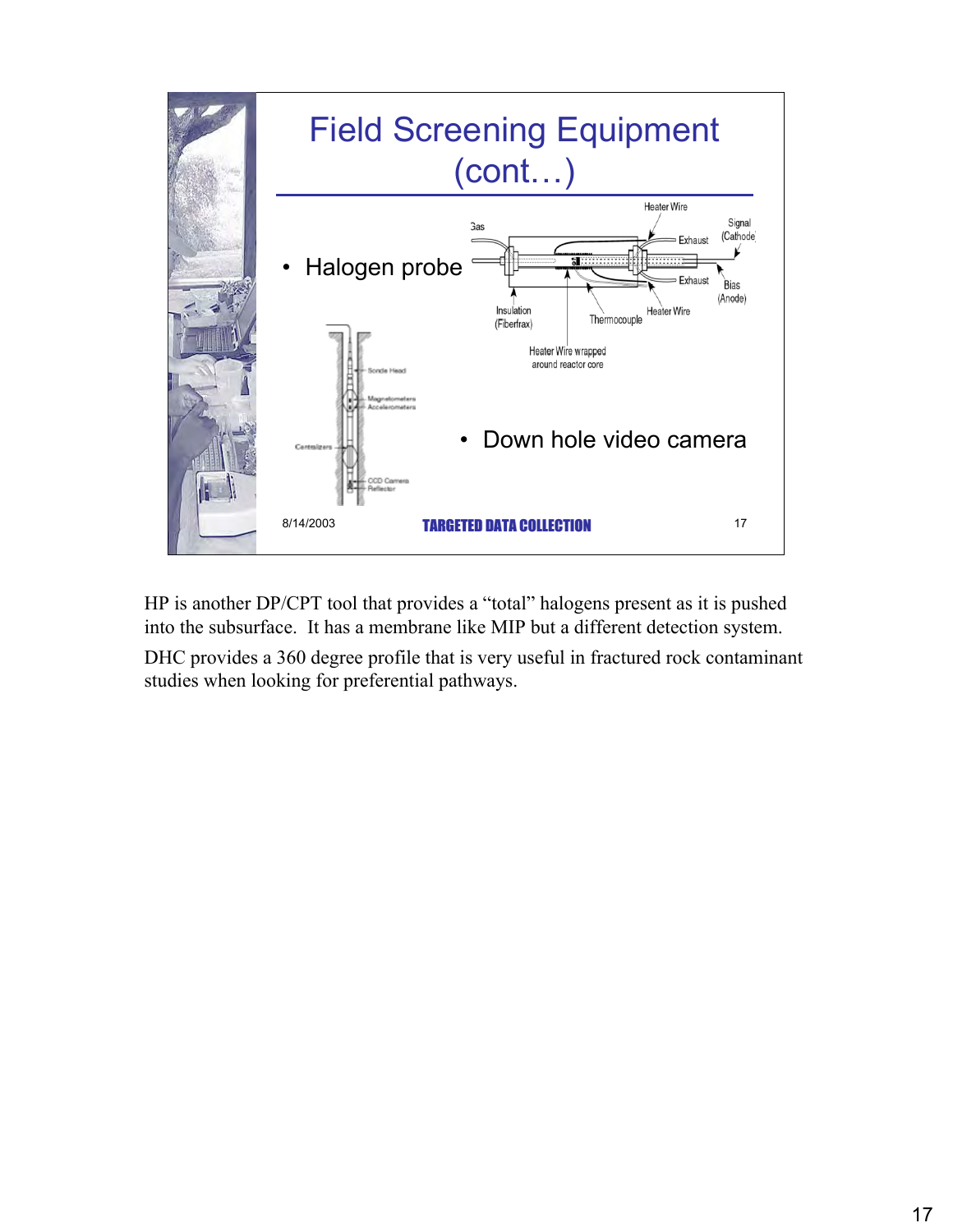

XRF provides real time concentrations of metals. It generally has ppm level detection limits.

Field GCs are very good when you know what you are looking for. PPB detection limits on volatile and semivolatile organics with 30-40 sample per day throughputs.

Immunnoassays are good screening tools for a limited number of chemicals or chemical classes.

There is a vendor (Sentek) that offers a good range of electrodes for cation/anion detection. The electrode is self calibrating and comes on a 30 meter line so it can be lowered into a well, open hole, or surface water to obtain real-time data. The electrodes are self calibrating.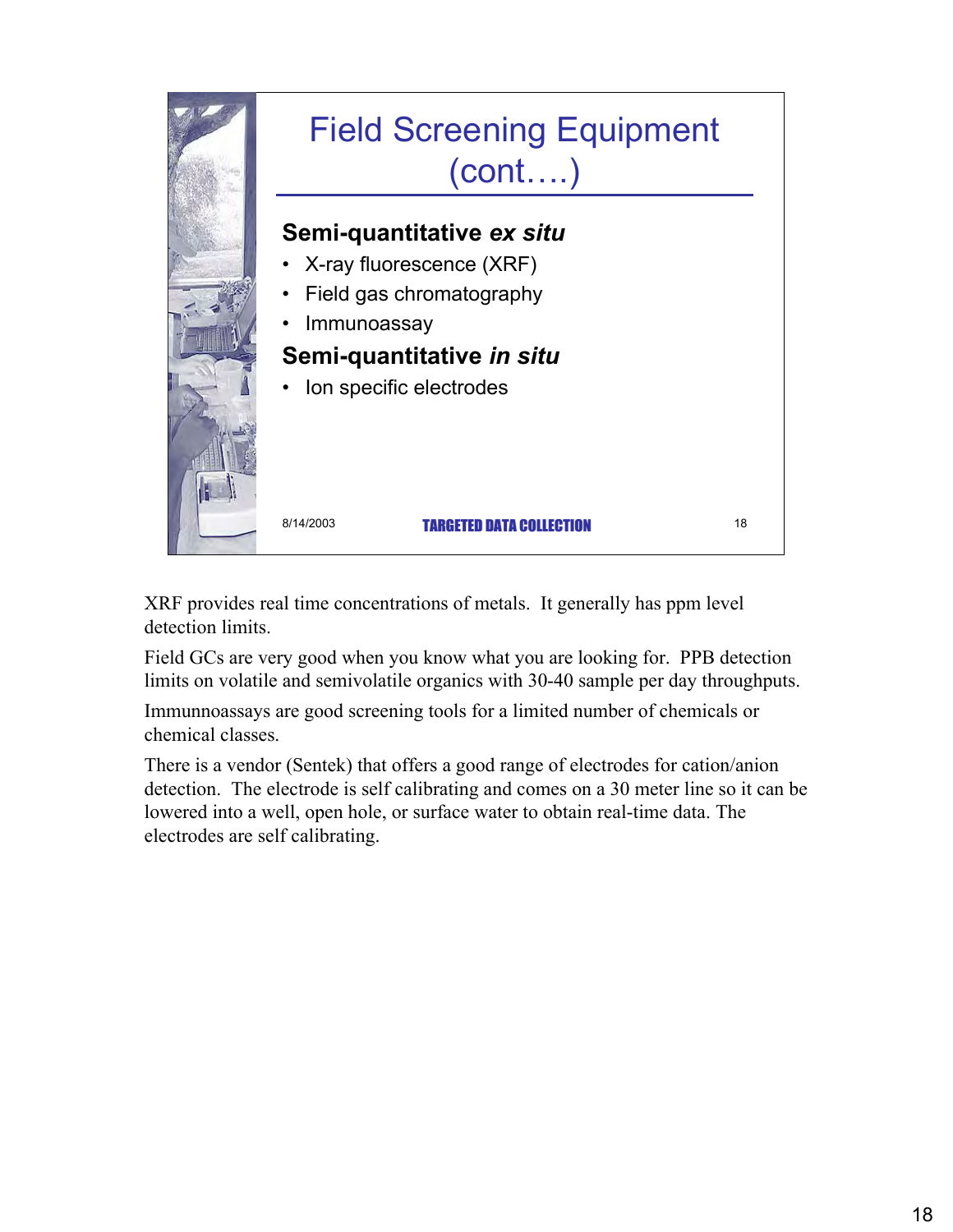

On site instrumentation can provide quantitative data that is equivalent to off-site laboratory data. The issue is what data quality objective you have chosen for the instrument. For example, the field or transportable GC that provides semiquantitative data also can provide off site laboratory grade data by using the same QA/QC burden and run times that off site GC uses. However, in this mode there is much lower throughput.

On-site GC/MS usually uses the same method as an off-site laboratory with same day turn around of 12-16 samples per day depending upon volatile or semi-volatile analysis. The costs are roughly the same as off-site except it doesn't take 4-6 weeks to get the data back.

XRF: Higher QA/QC and higher sample preparation requirements than semi quantitative with less throughput (generally ppm detection limits).

ICP: There are vendors offering onsite ICP analysis, but they are expensive and stabilizing the optics can be dicey although the detection limits can be in the low ppb to high ppt levels.

Water parameters: These all in one inline systems provide a world of information for corrective measures and fate and transport evaluation.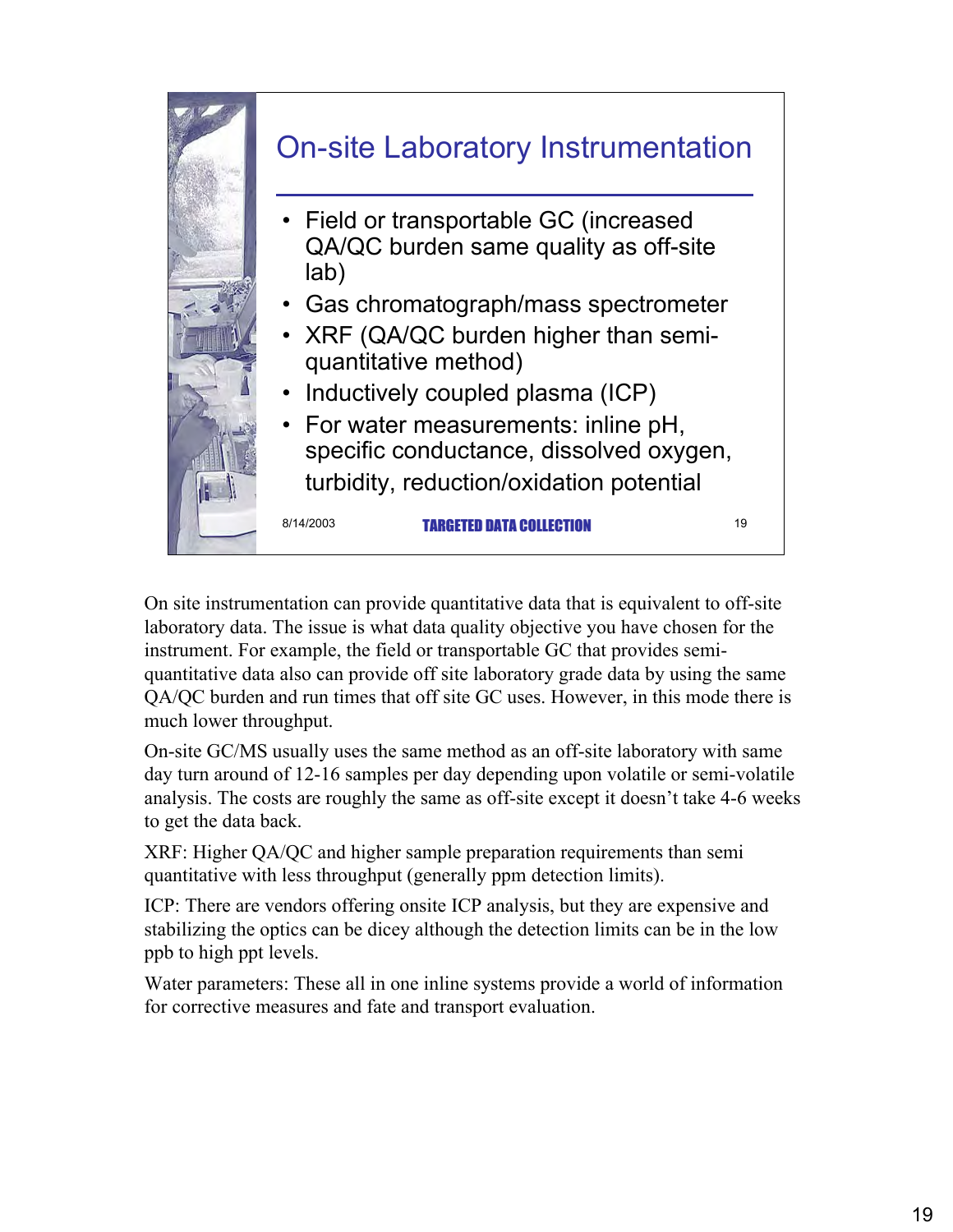

Both the TRIAD and Dynamic Field Activities guidance emphasize that off site quality control samples should be used sparingly and not on a preset basis such as one for every 20 on site samples. At the Loring Air Force Base case study found on the DFA webpage the on-site GC was used for risk decisions on whether an area met PCB, pesticide, and PAH cleanup goals or not. They did not use an off-site lab for "confirmation" sampling. However, one can setup the sampling program where the on-site instrumentation is used to identify samples or areas for off site confirmation.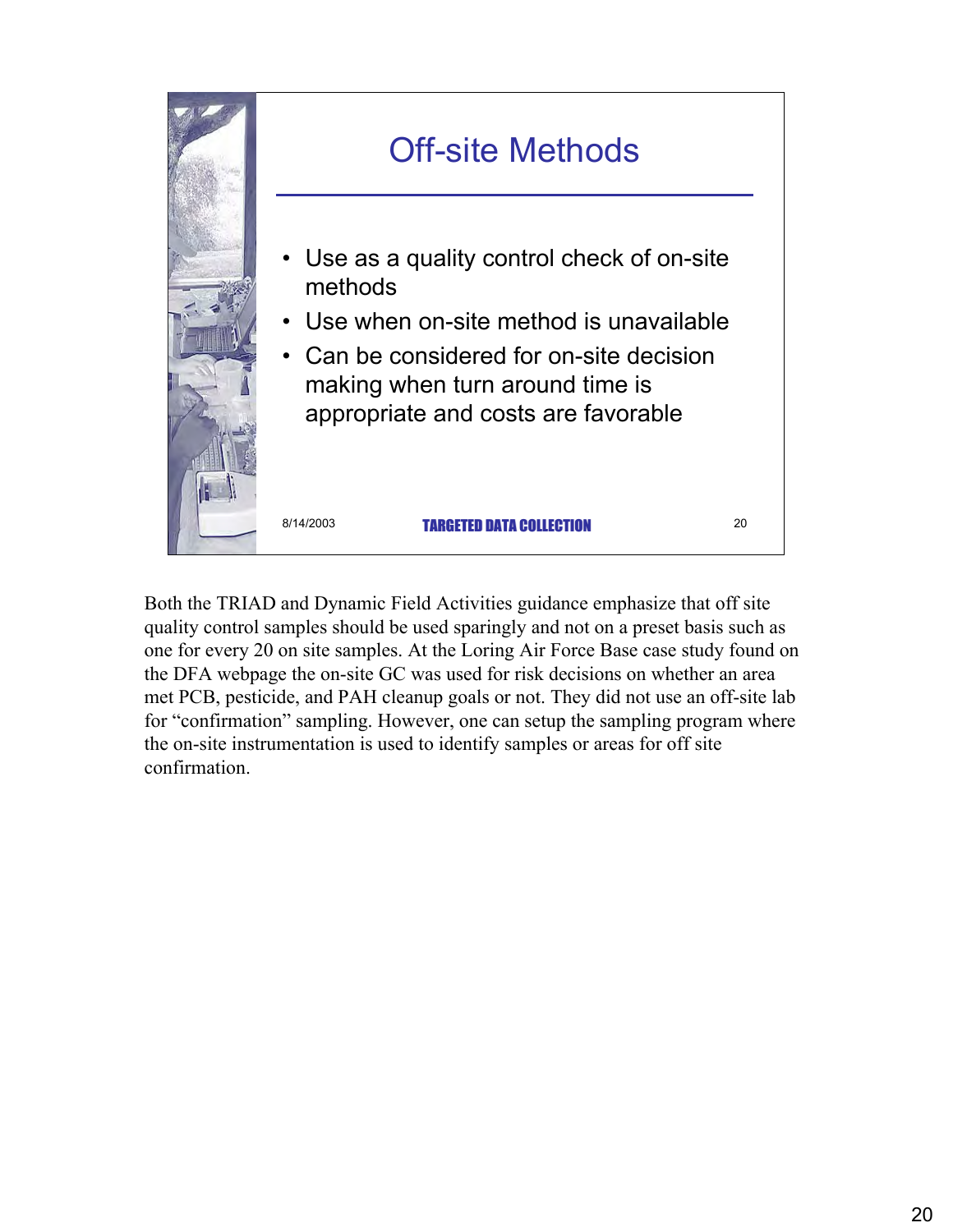

Mix and match the analytical tools with the sampling tools to obtain the most effective approach.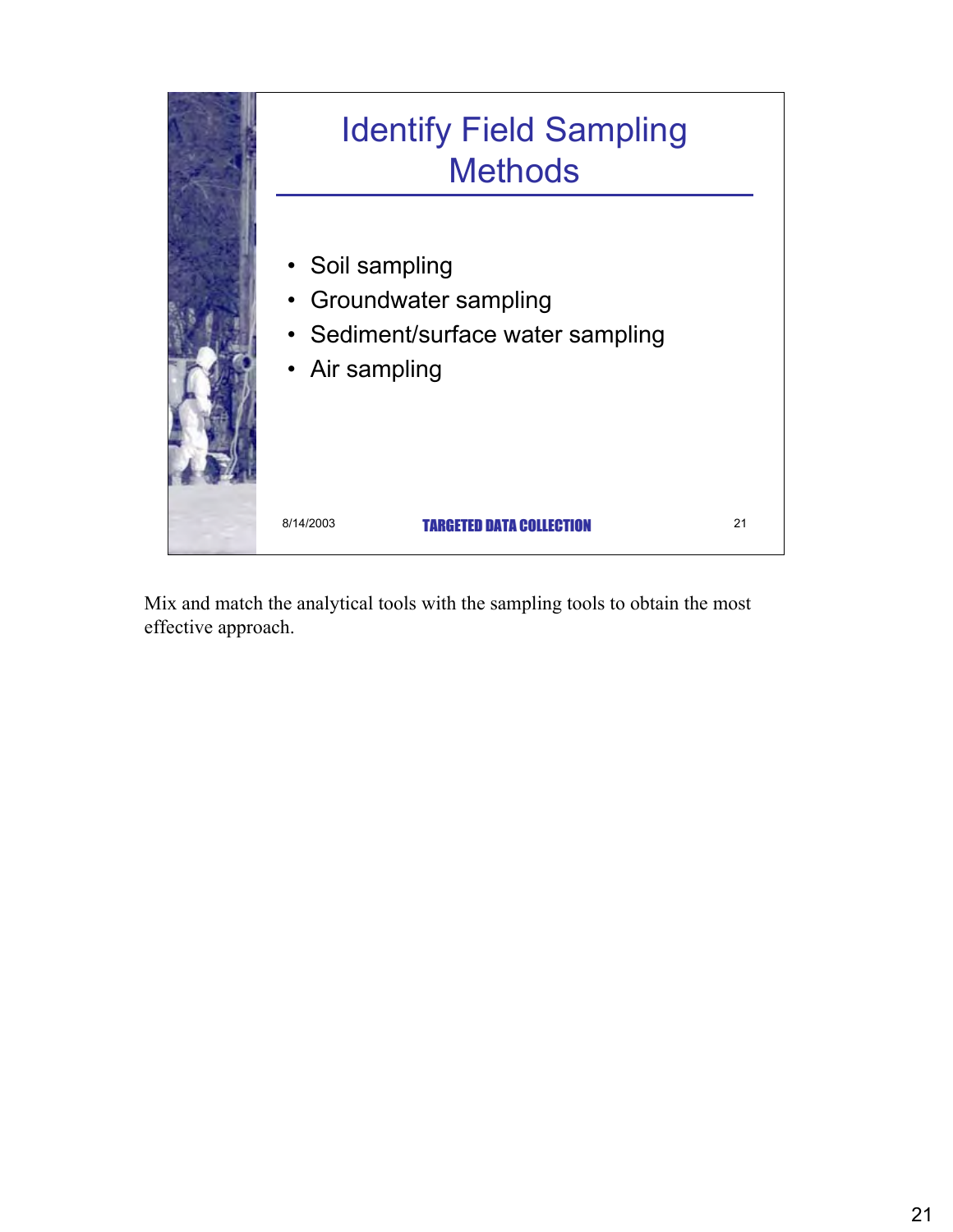

The old stand by hollow stem auger which is slow–soil sampling can be done by using the cuttings if volatiles are not an issue or by split spoon or barrel samplers. These cost extra money for each one you take and can be time consuming

Dual Tube air percussion are larger rigs and cost more than hollow stem. However they give you continuous cores and provide an outside drive casing that is good for preventing cross contamination

Sonic are excellent for putting in wells and they do give you continuous cores. Unfortunately they give you very hot cores and are not generally suitable for volatile organic sampling. Also many drillers will want to introduce outside water into the borehole to try to control the heat.

CPT rigs come in all sizes and shapes like the all terrain ones shown here. Originally developed for identifying soil behavior types in geotechnical applications they now can be fitted with a variety of sampling and analytical tools. Environmental equipped rigs can cost between \$3,000 and \$4,500 a day depending upon the vendor and the tools he is offering.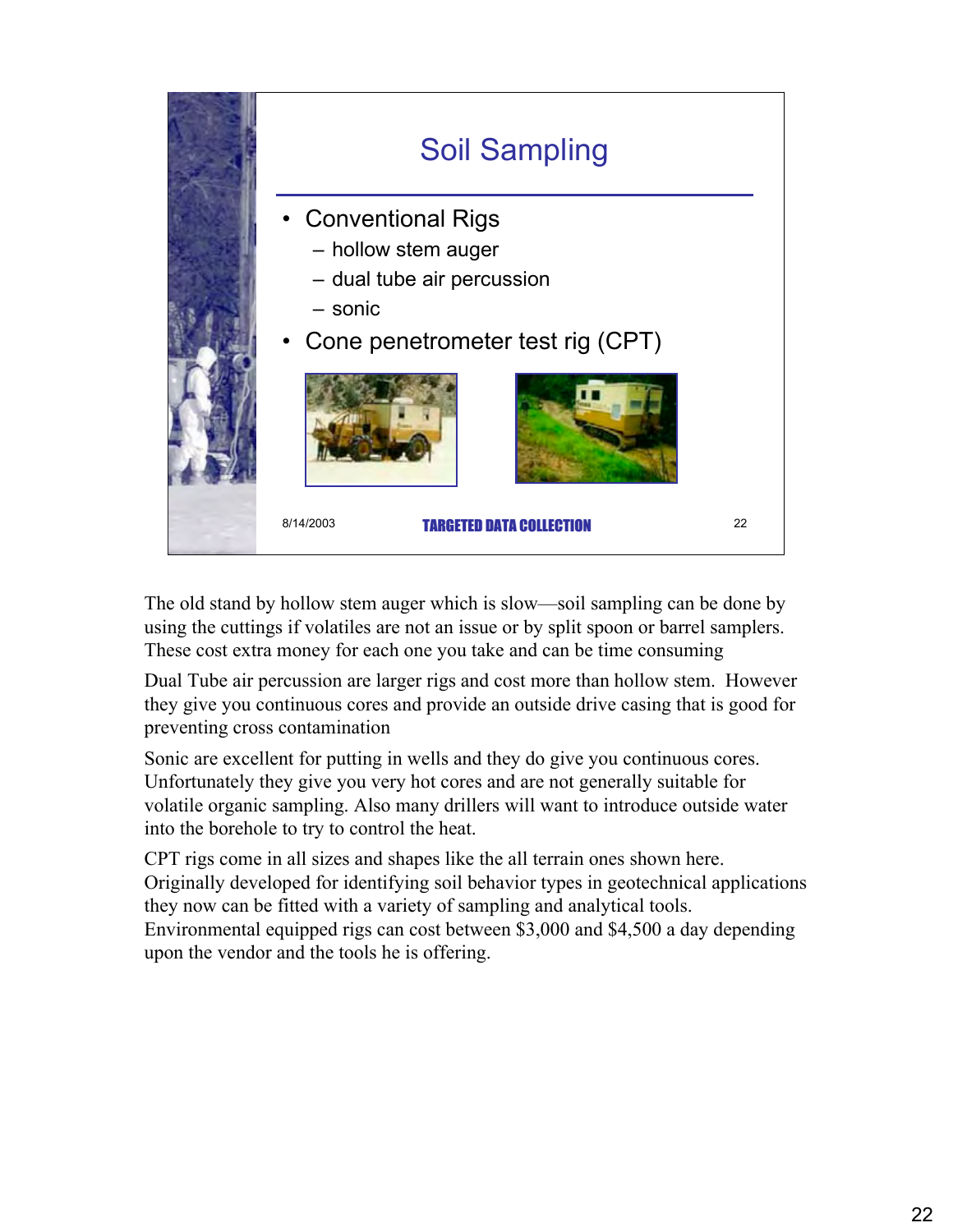

Dual wall direct push rigs provide continuous cores, with the outside tube guarding against cross contamination and caving. The soil samples can be taken in thin walled metal sleeves or clear plastic. The clear plastic allows for visual examination of contamination and preferential pathways and can be cut open to allow screening with an OVA or PID.

Geoprobe rigs have a variety of probes for sampling and analysis of soils. DP rigs cost about \$1500 a day and depending on the type of rig can push 7-12 20 foot holes in that time period.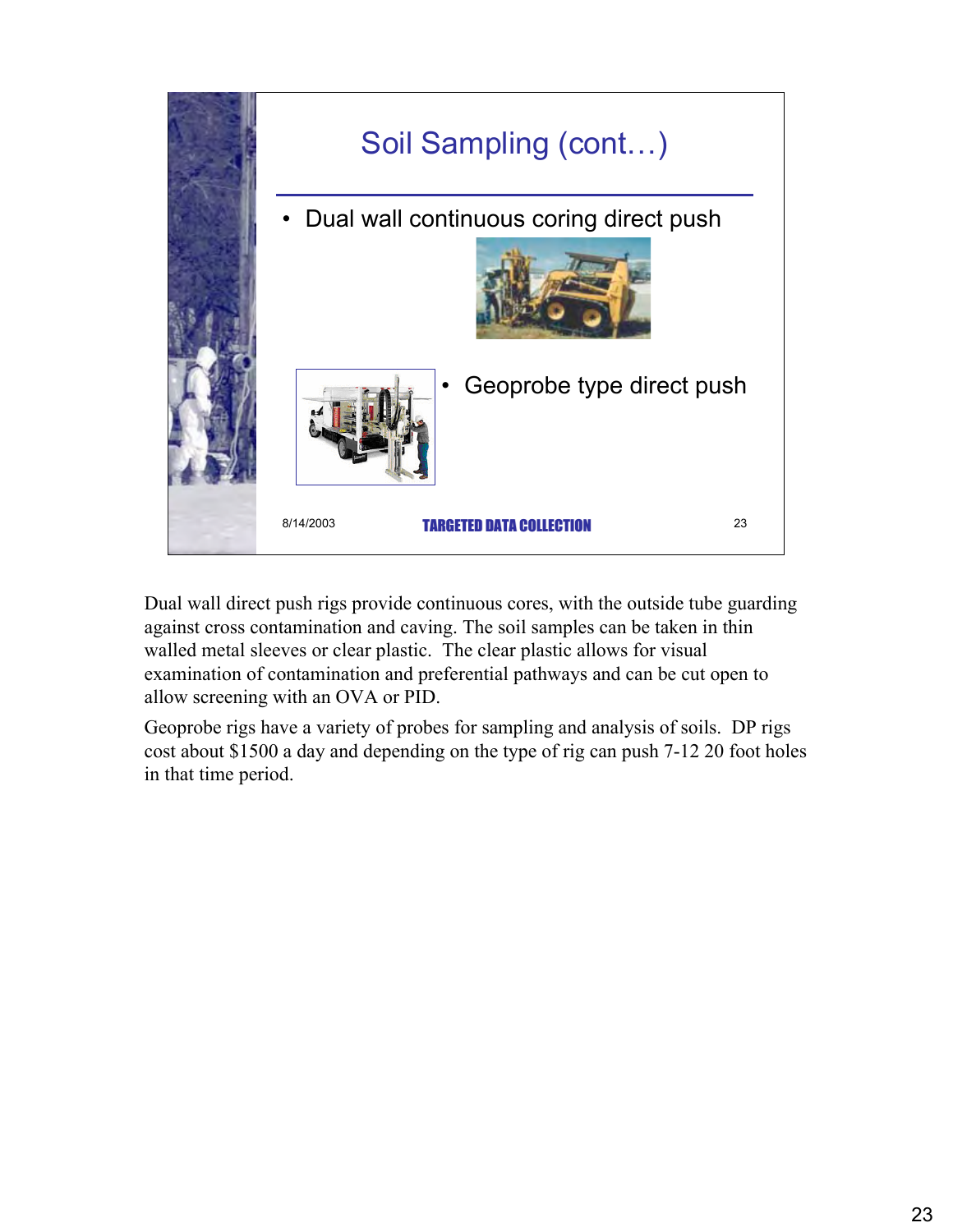

Point in time sampling is used in targeted data collection to provide water samples from discrete intervals and can be very useful in defining residual or pool DNAPL architecture. There are two general types–those that take one sample per punch like the HydroPunch which has a screen within a drill rod and when the appropriate depth is reached the rod is pulled back and water enters the screen. The other type such as the Waterloo Profiler can take multiple samples at the same station as it is driven down. These vertical profiles can identify potential subsurface hot spots and preferential pathways that are often missed with conventional sampling in wells. When combined with an on-site GC you can know within a couple of hours whether and where the groundwater is contaminated.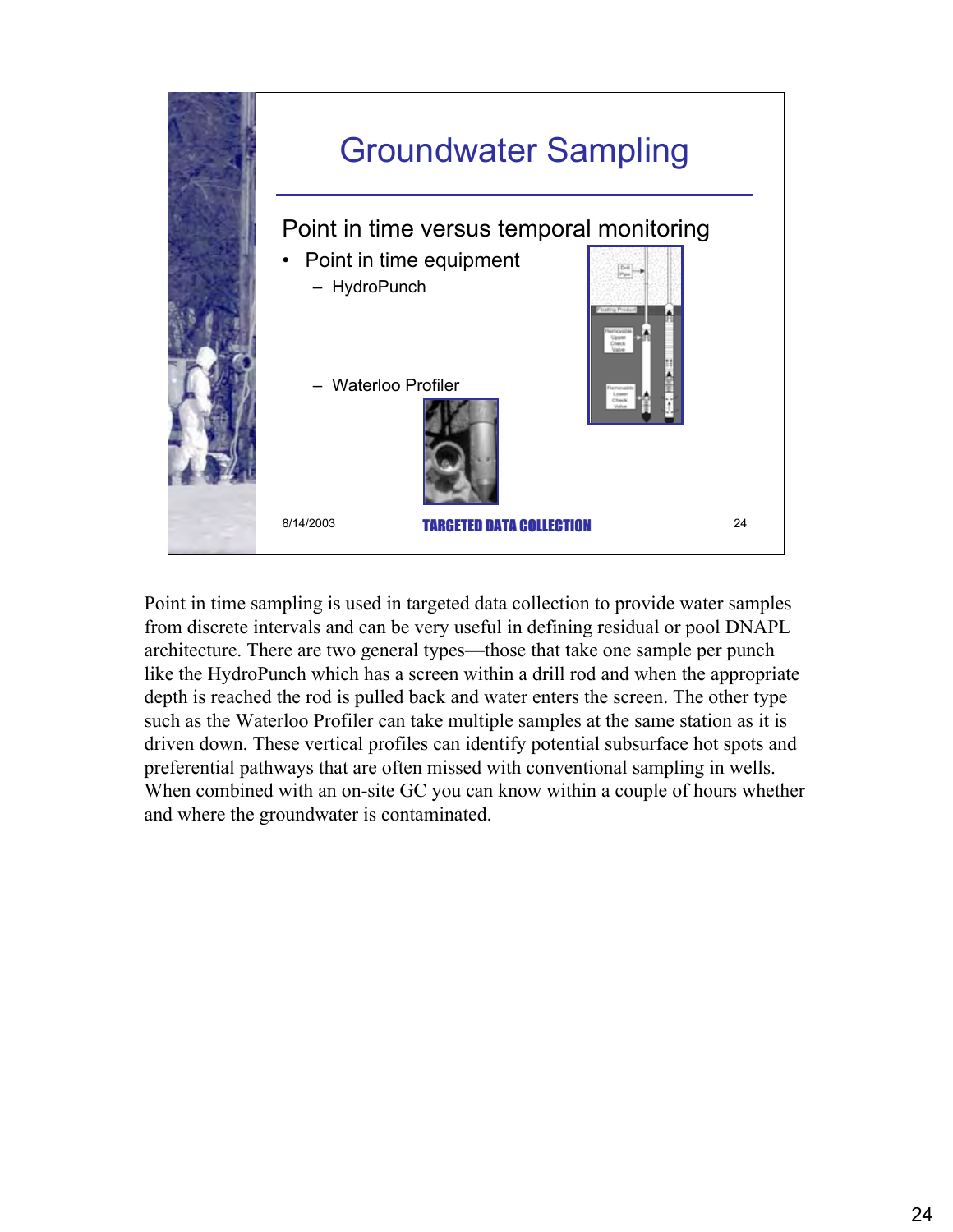

With a dual tube DP rig the outer tube keeps the hole open and the groundwater can be sampled through it. The samples taken this way are generally turbid so it is not a good technique for metals unless you intend to filter them. Under some hydrogeologic conditions you can purge the well and obtain a relatively clean sample.

The advantage of the point in time over temporal sampling is it gives you an opportunity to obtain vertical and horizontal transects of a plume's geometry which makes for a more effective corrective measures design as well as a less expensive and more representative temporal monitoring system. The o/o should also appreciate this advantage because he will have to install fewer permanent wells with their attendant sampling and analysis costs.

You can install temporal wells with DP equipment. The PowerPunch is a small diameter driven well point that can be developed and sampled like a conventional well and is used for discrete interval monitoring. The DP rig in the picture can push a three-inch OD tube in the ground where a well can be completed with a prepacked filter. The screens on these wells can be whatever length desired.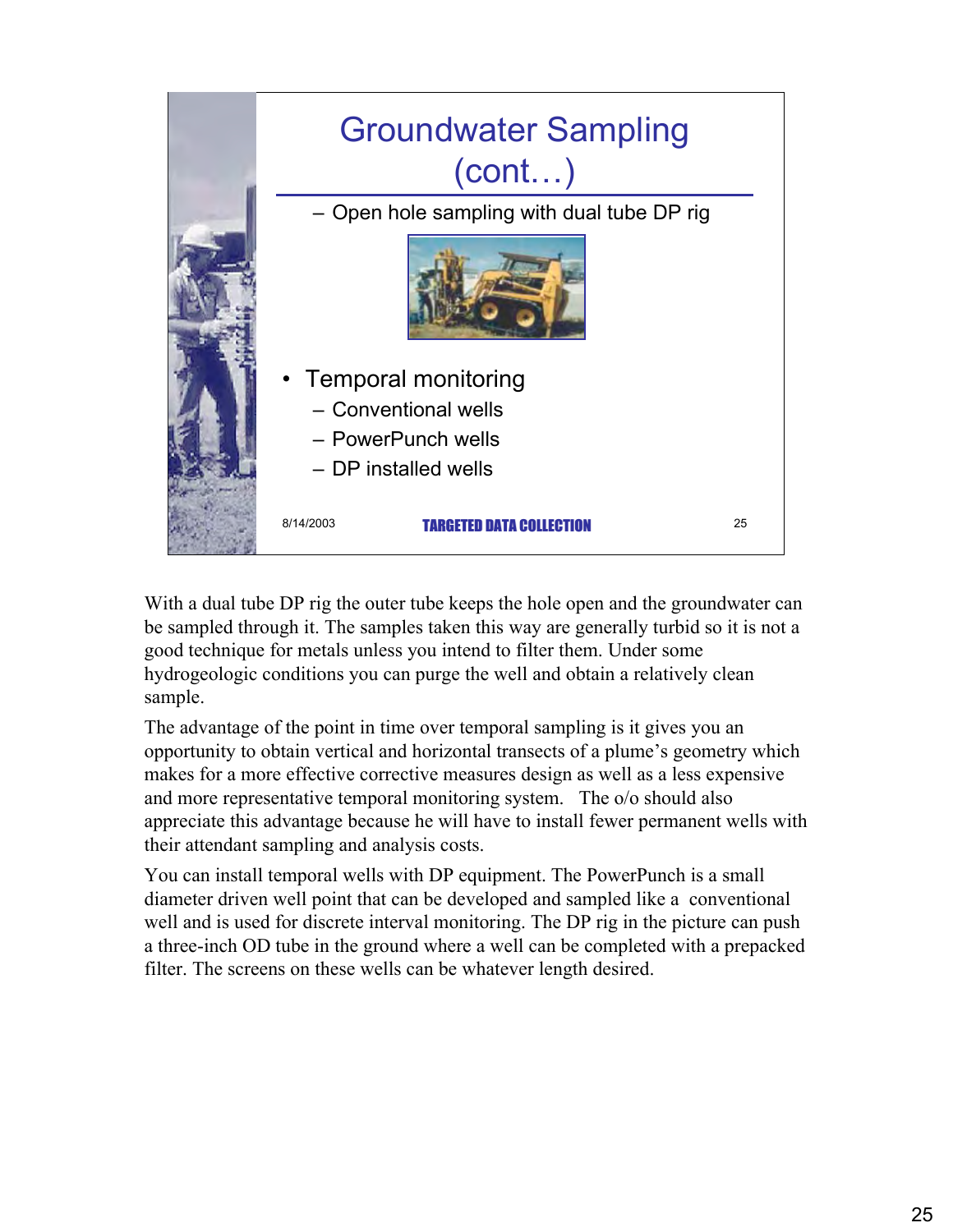

Surface water: Traditional surface water sampling for streams and rivers has generally been designed around the outfall concept with a transect of samples taken at two or more depths to determine mixing and dilution. This may not be sufficient for ecological risk assessment where the full strength of the contaminant needs to be known where the impacts are most likely to happen at the surface water sediment interface. It should also be remembered that eco-risk numbers can often be orders of magnitude less than those for human health.

Sediment: Sediment sampling is usually done with a scoop or hand corer in shallow water and more elaborate and heavier devices for deeper sampling. The manual on the screen is recent and very comprehensive and it demonstrates two very different purposes in sediment sampling. Typically a sediment sample is grabbed, placed in sample bottles and tested for a suite of total contaminants. This is fine for a human health assessment, but if the sample is contaminated, the numbers obtained are generally not applicable to an eco-risk assessment which may require that the redox conditions of the sample be retained. Remember when developing the workplan to consult with an eco-risk person to get an idea of what she may need from your sampling effort.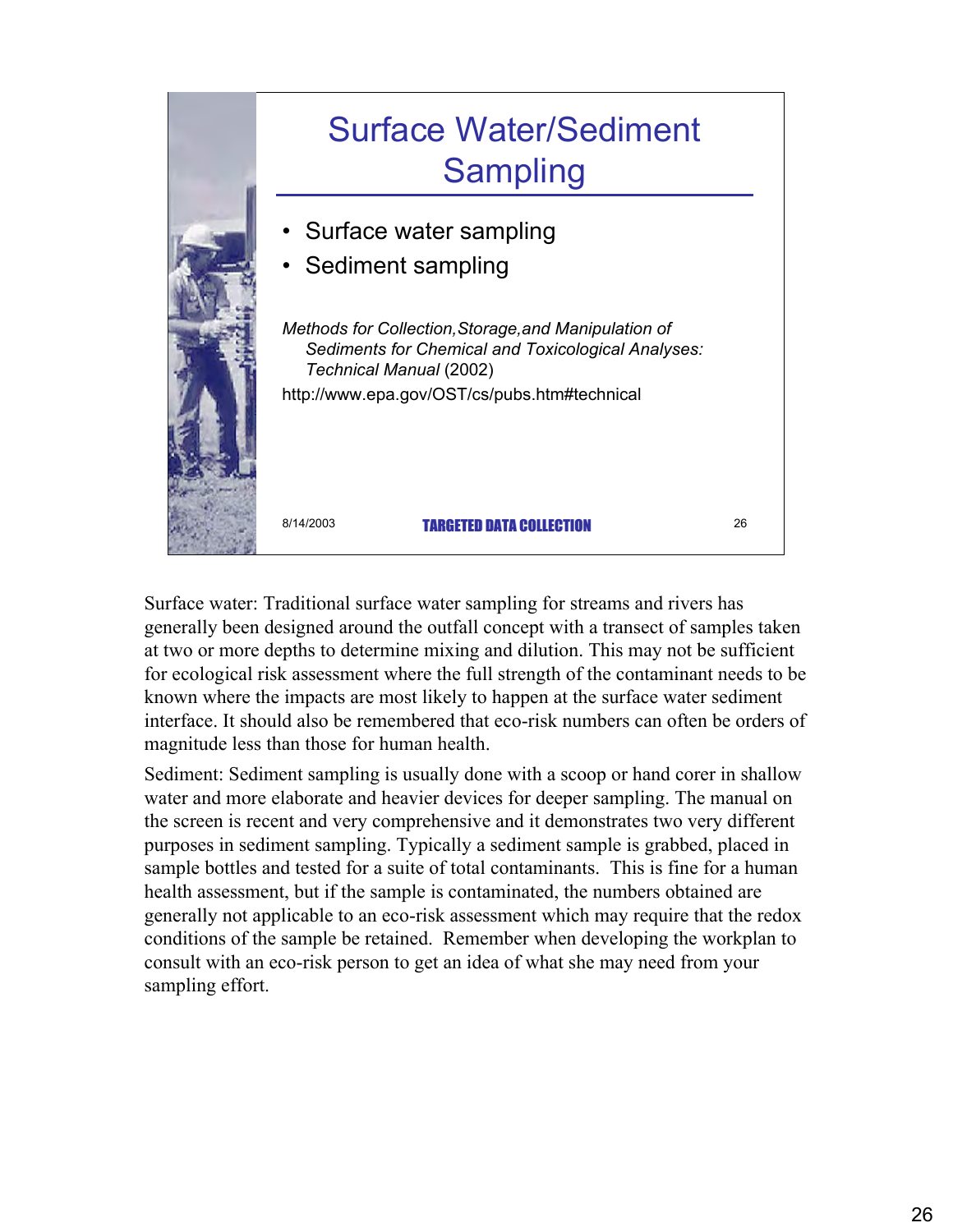

For a gaining water body, the sampling effort should examine the impact the contaminated groundwater is having on the water and the sediment and because there can be radically different redox conditions in sediments than in the groundwater soil matrix it is not necessarily accurate to use groundwater quality in a well near the surface water as a surrogate. The top device is a stainless steel tube with small openings (screen) at the bottom and a plastic rod insert to keep sediments and water out until the sampling depth in the sediments is achieved. It can be sampled several different ways, the technician here is using a syringe. When coupled with an on-site GC a profile on very tight centers can be had of the concentrations and entry points of organic contaminants. Remember the sediments can also have preferential pathways.

Diffusion samplers buried in the sediments can also be used to determine interface water quality and potential preferential pathways. The one pictured here was originally designed for groundwater wells. The ITRC website has a guidance document on the use of vapor diffusion samplers.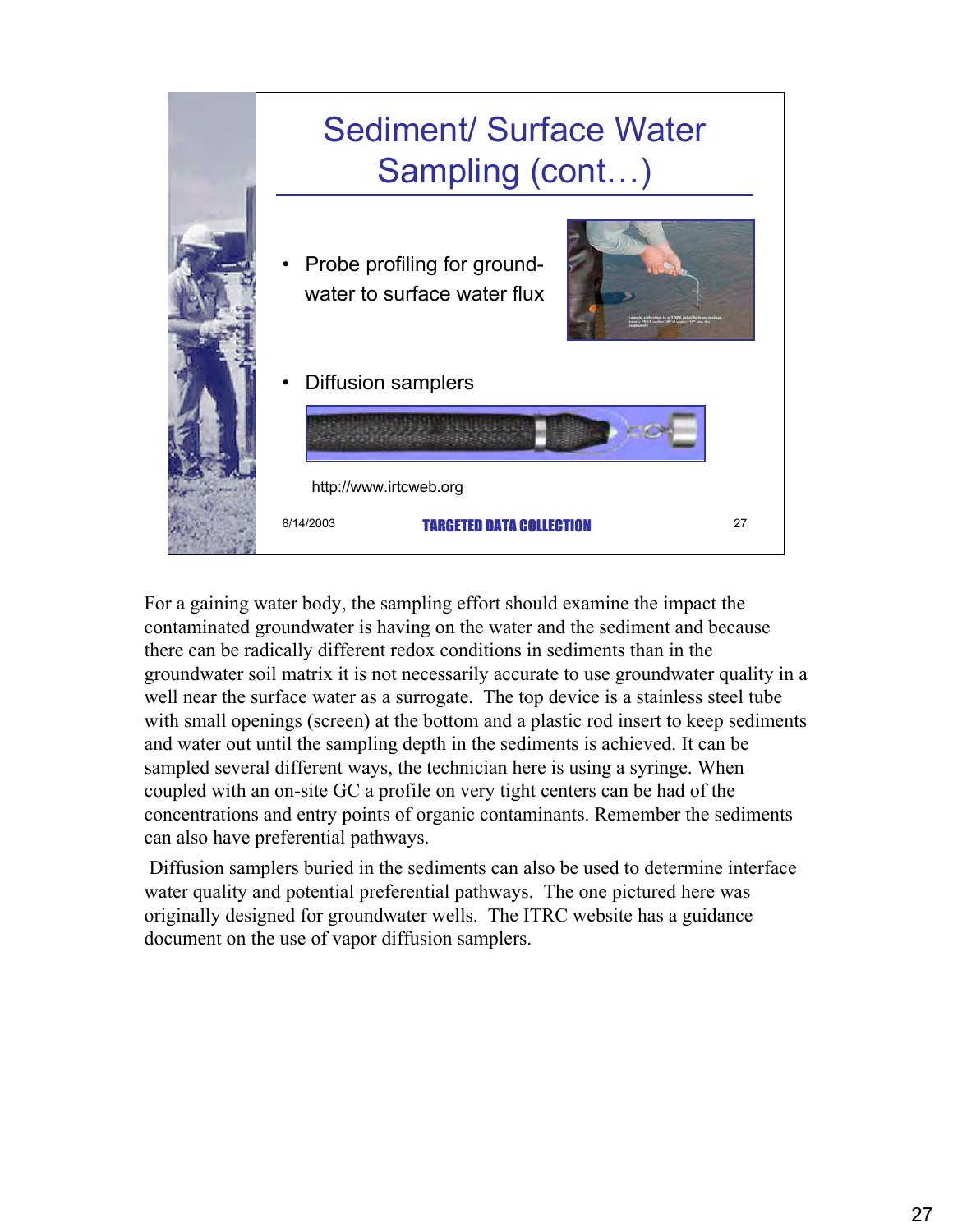

Two traditional ways of collecting air quality samples are the Hi-Vol and Puff. Hi-Vol collects particulate and the Puff organic gases. Generally when these are used the sample prep method done before analysis needs a fixed laboratory.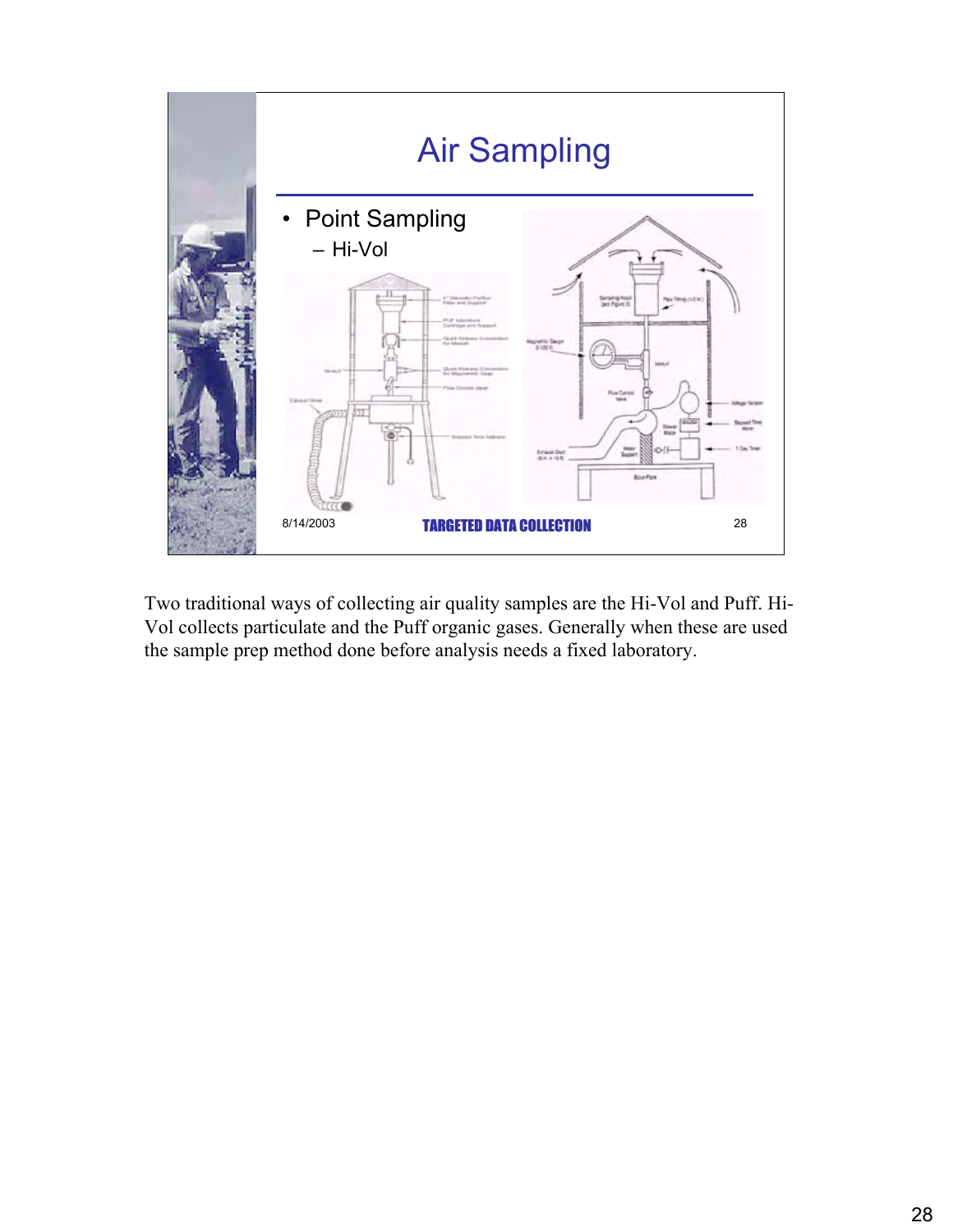

Summa canisters are used in the field for storing soil gas samples that will probably be shipped to an off-site lab (a Tedlar bag would probably be preferred for on-site use). In the picture is one that is being employed in an indoor air survey for potential groundwater contamination becoming an indoor air issue. The open path capabilities of FTIR allow for a near continuous recording of the concentrations averaged over a preset distance of a number of chemicals at one time. It can be used as a fence line monitor or in basement surveys and has the advantage over summa canisters of tracking concentration changes over time in the entire room.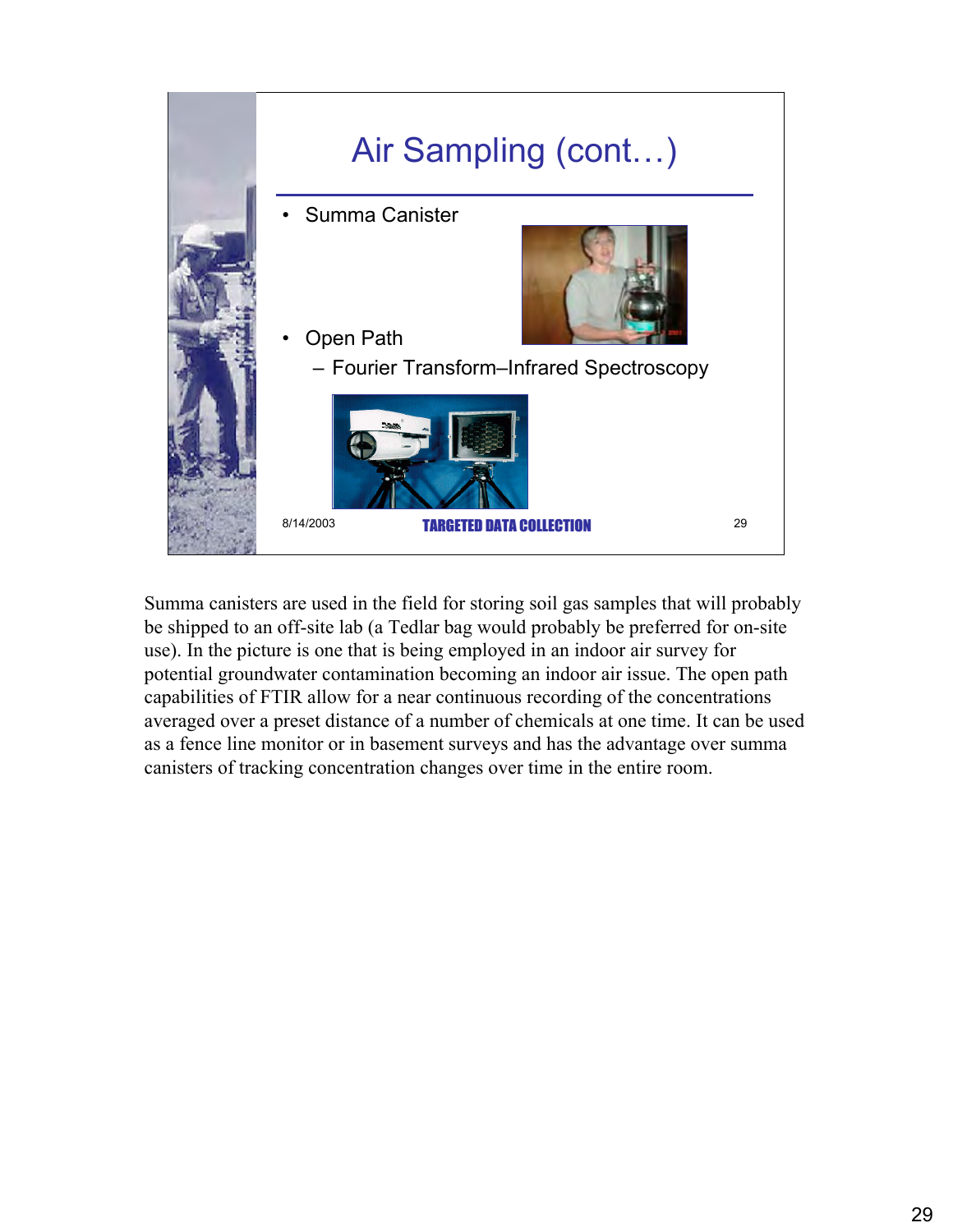

Another plug for innovative technology. This device allows for point in space as well as point in time measurements of a variety of chemicals. Its drawback is it can only detect them one at a time and it does not cover the entire range of chemicals that may be in the target area. It has been used to provide concentration contour maps at a port fuel storage terminal and identify the bad actors (tanks with defective floating roofs)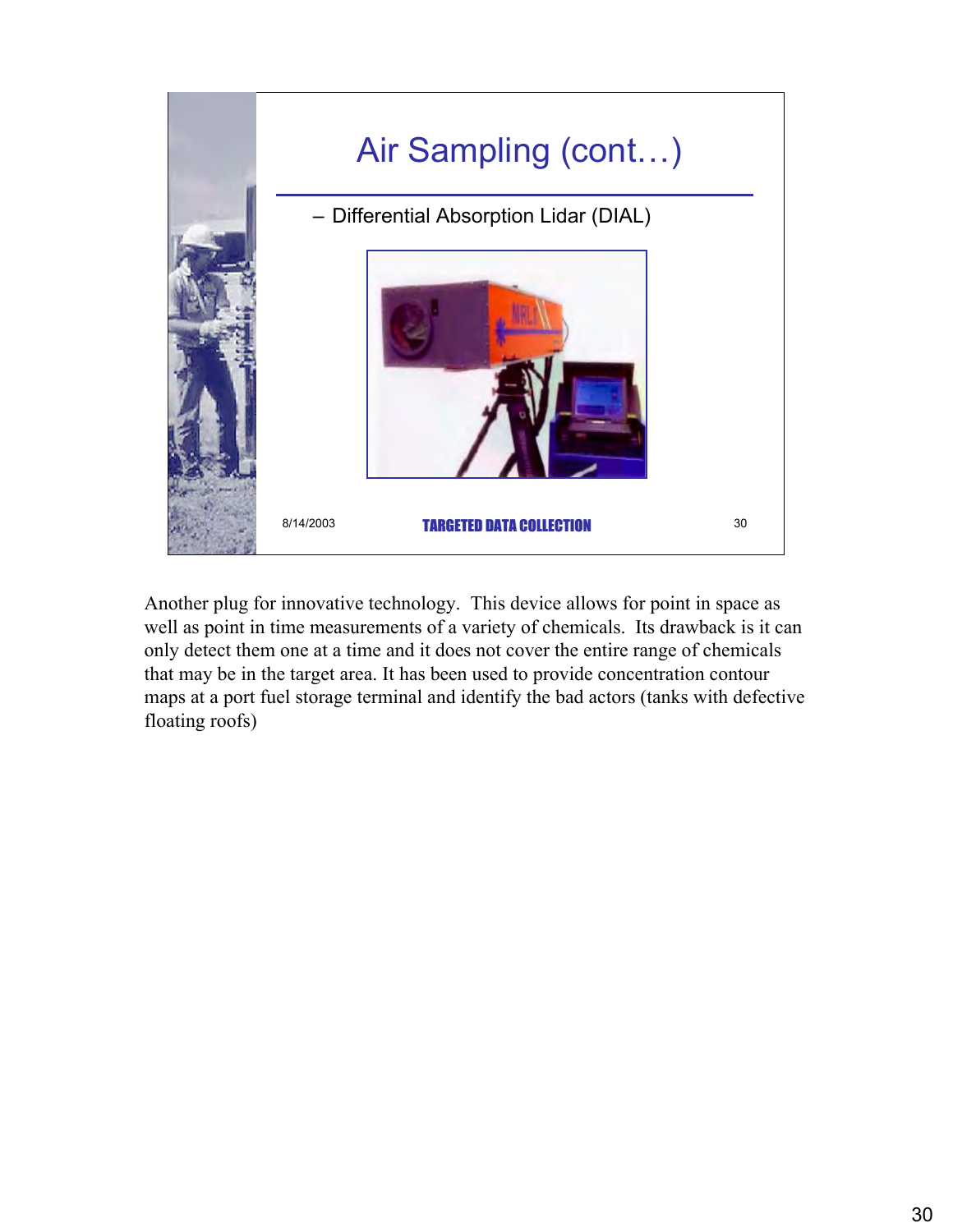

Choosing the best sampling strategy is the heart of any investigation. It is here where you put together your sampling toolbox that applies the appropriate sampling and analysis tool for a given data quality objective. In many soil investigations the sampling strategy is done using statistics to allow you to estimate the uncertainties associated with the number of samples taken and their spatial distribution. Fewer samples are generally equated with higher uncertainties.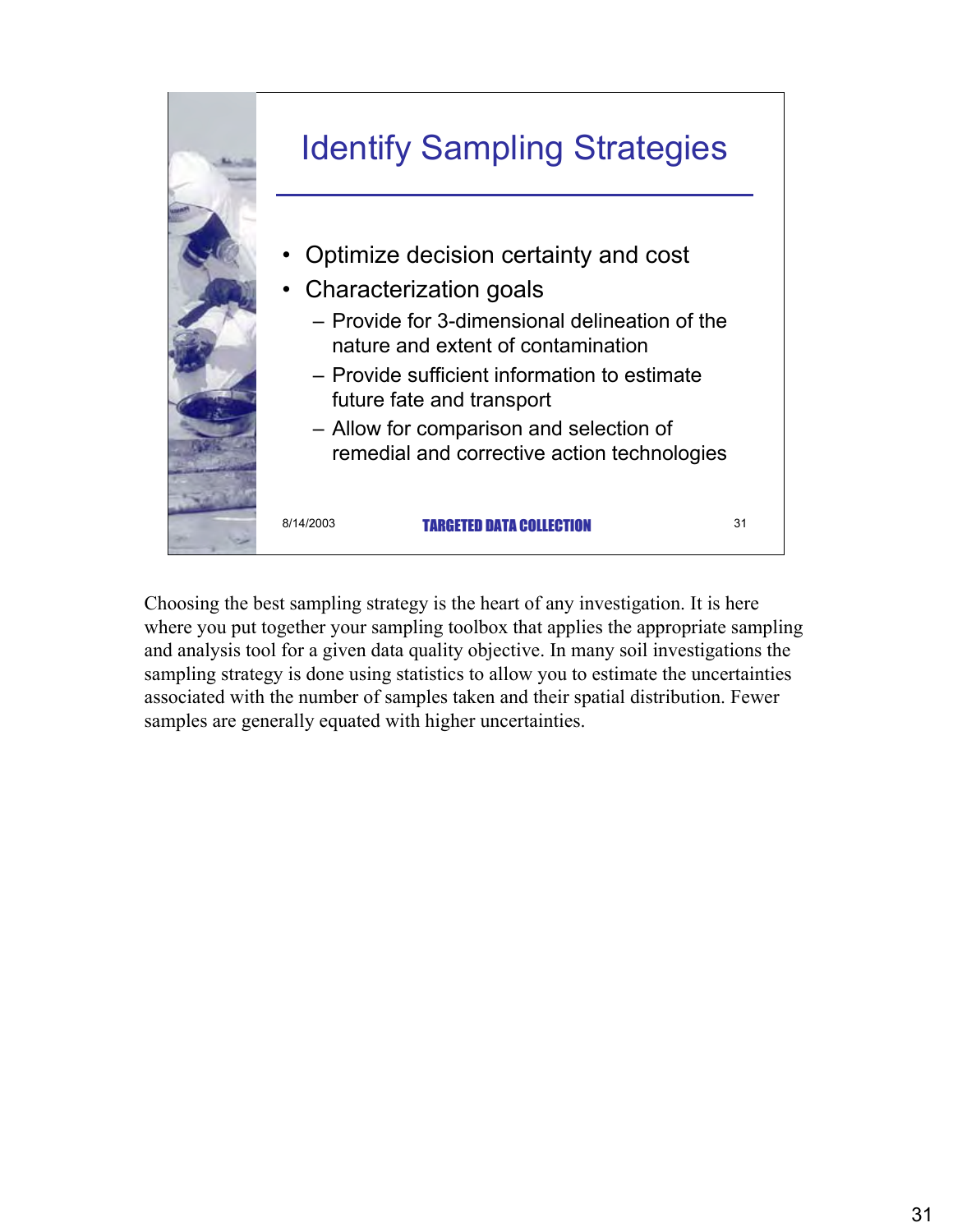

First bullet: There is always uncertainty in sampling and analysis as to how close the number you ultimately have is to the true value at the site. However, the largest part of that uncertainty is on the sampling side not the analytic even if you are using a method that may not have the detection limits or precision and accuracy of off-site methods. This is because obtaining a truly representative average concentration of a chemical in a specific area of a site may take a large number of samples especially if the areal extent of a given release is small compared with that of the area under investigation. For example, you might be able to afford 10 off-site GC/MS analysis of volatiles at \$150 a piece plus shipping and handling and of course you get the data back in 6 weeks, but that same amount of money might get you far more onsite portable GC analyses. The tighter sampling grid improves your chances of not missing hotspots.

Second Bullet: Screening of continuous cores is an excellent way to detect contaminated areas in the subsurface. It can be done with OVA, XRF, and visually.

Third bullet: A vertical profile of contaminants allows a corrective measures design engineer to choose the best cleanup technology.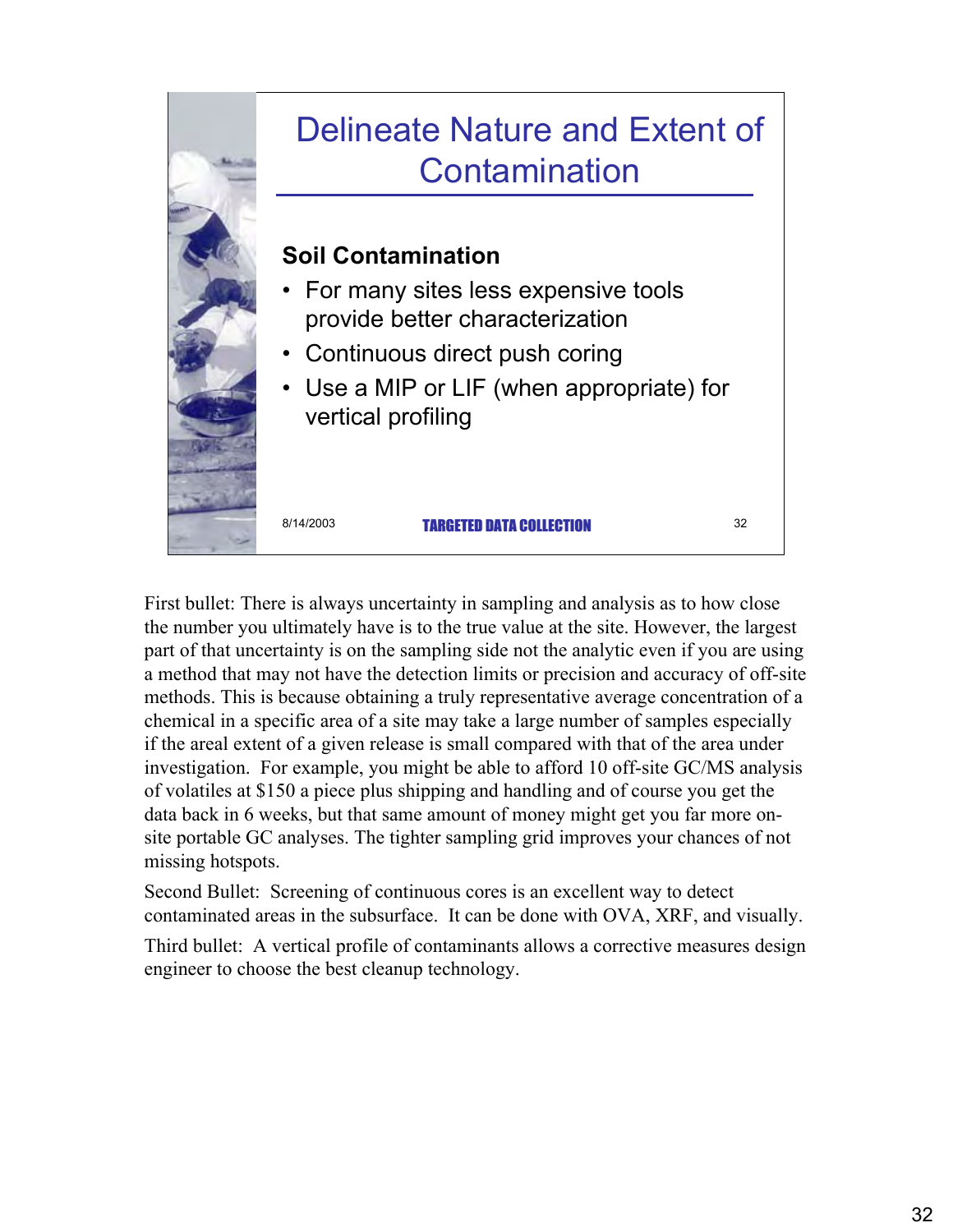

For unconsolidated materials, continuous coring by DP or soil behavior type determinations by CPT generally provide a better picture of the subsurface for less money than conventional drill rigs. Regardless, however, of how the data are collected if you cannot produce a hand drawn flownet drawing depicting both horizontal and vertical flow patterns the site has not been well characterized. Remember a model, if asked, can take three data points and construct a 50 square mile 3-d flow diagram.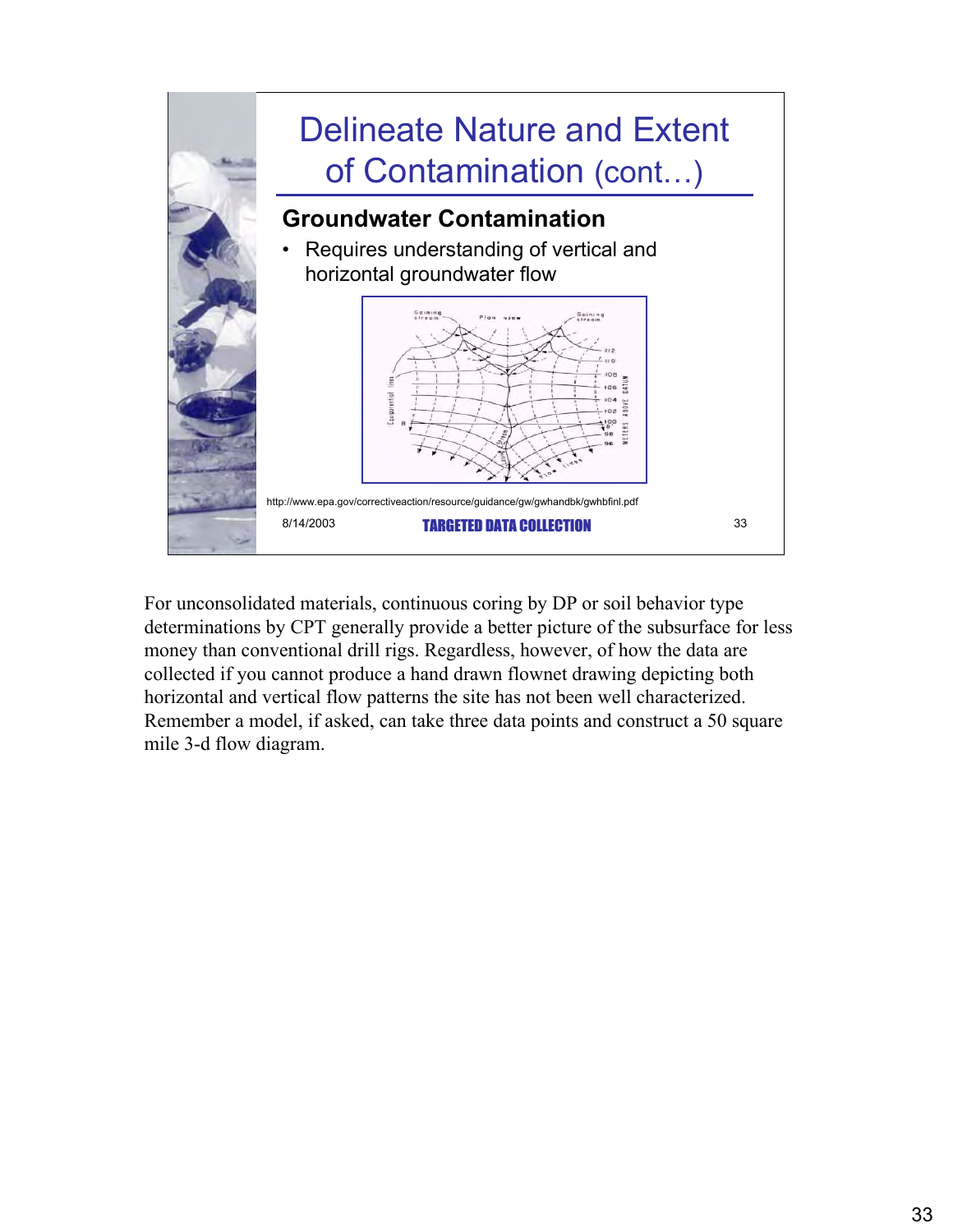

For example, at a TCE release into shallow groundwater, a transect of groundwater samples is taken perpendicular to groundwater flow across the plume until there are non-detects. This defines your initial plume width. Another set of transects in the direction of the groundwater flow and down the middle of the defined plume width is taken until non-detects are found at each end. This defines the initial plume length and provides you with an idea of where the source is. The water samples can be tested by an on-site GC and give near real time data. We say initial here because with a DNAPL a deeper plume might be in a somewhat different area. You will need to check that with the hydrogeologic model you develop from the continuous cores and further sampling.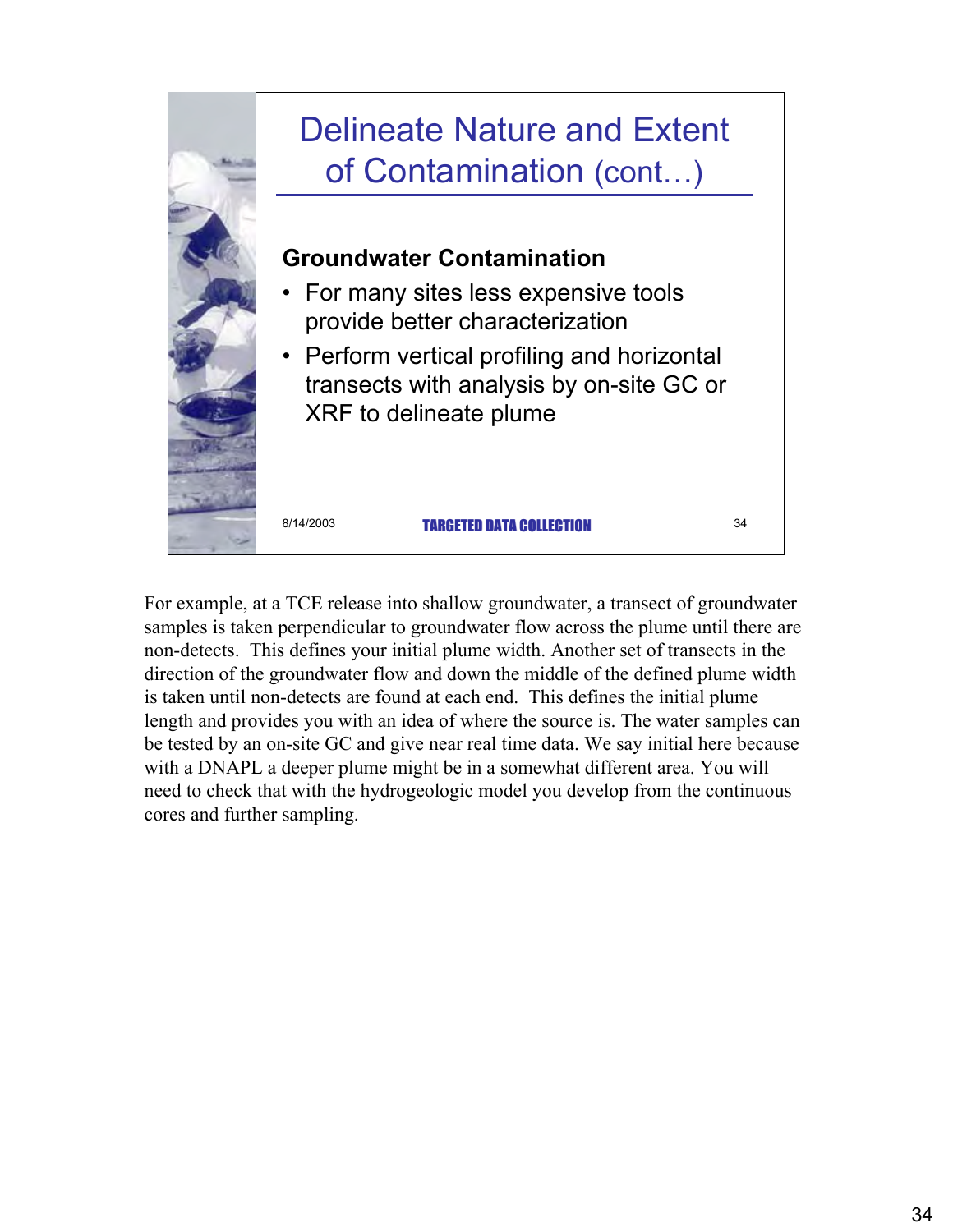

Models can be useful in predicting future exposure in the risk assessment. Unfortunately they can also be used to predict whatever outcome you want. This is especially true when data are more sparse than model assumptions. DP/CPT can provide a wealth of lithological information for shallow unconsolidated formations as well as providing good spatial coverage of chemical concentrations with which to calibrate your model.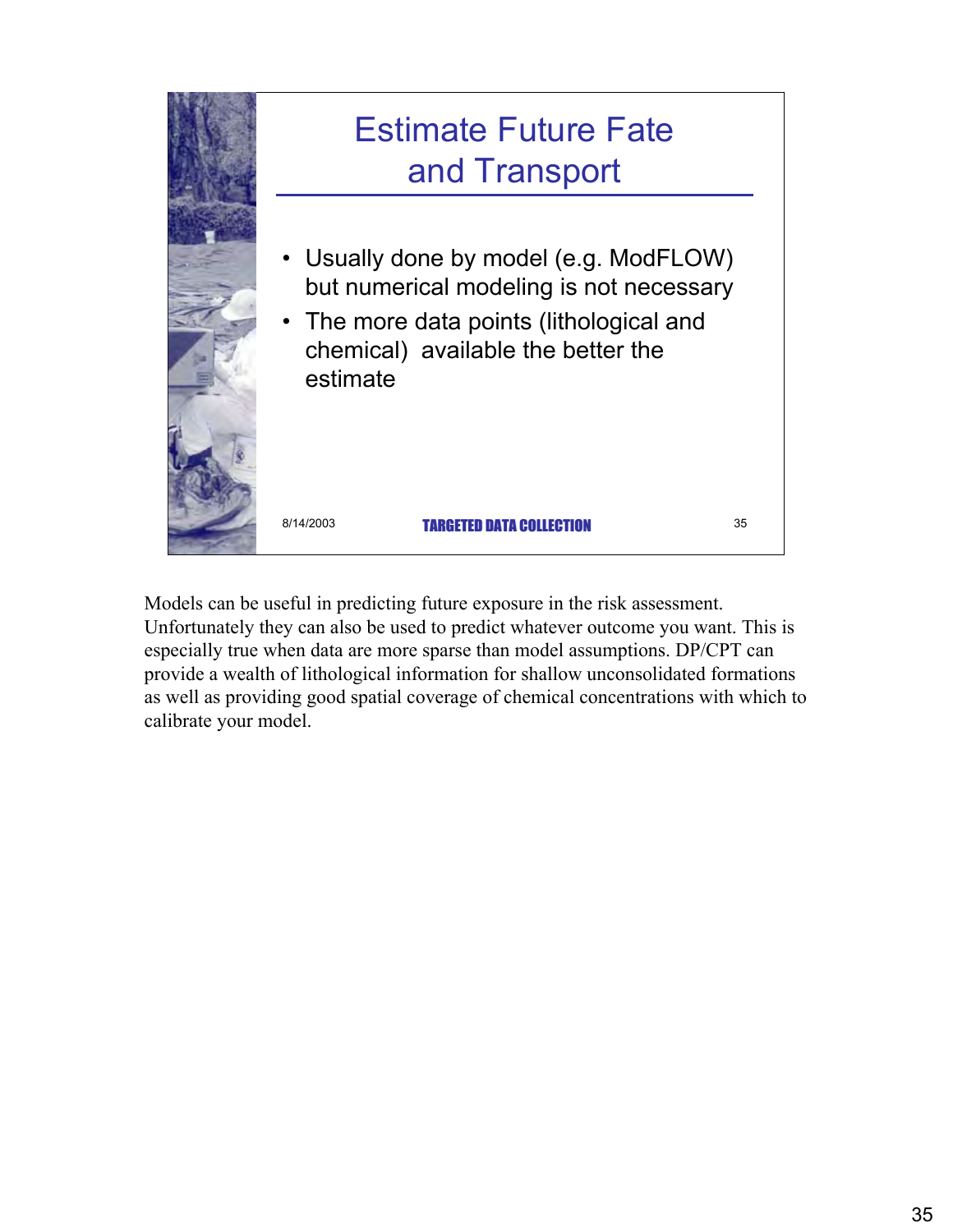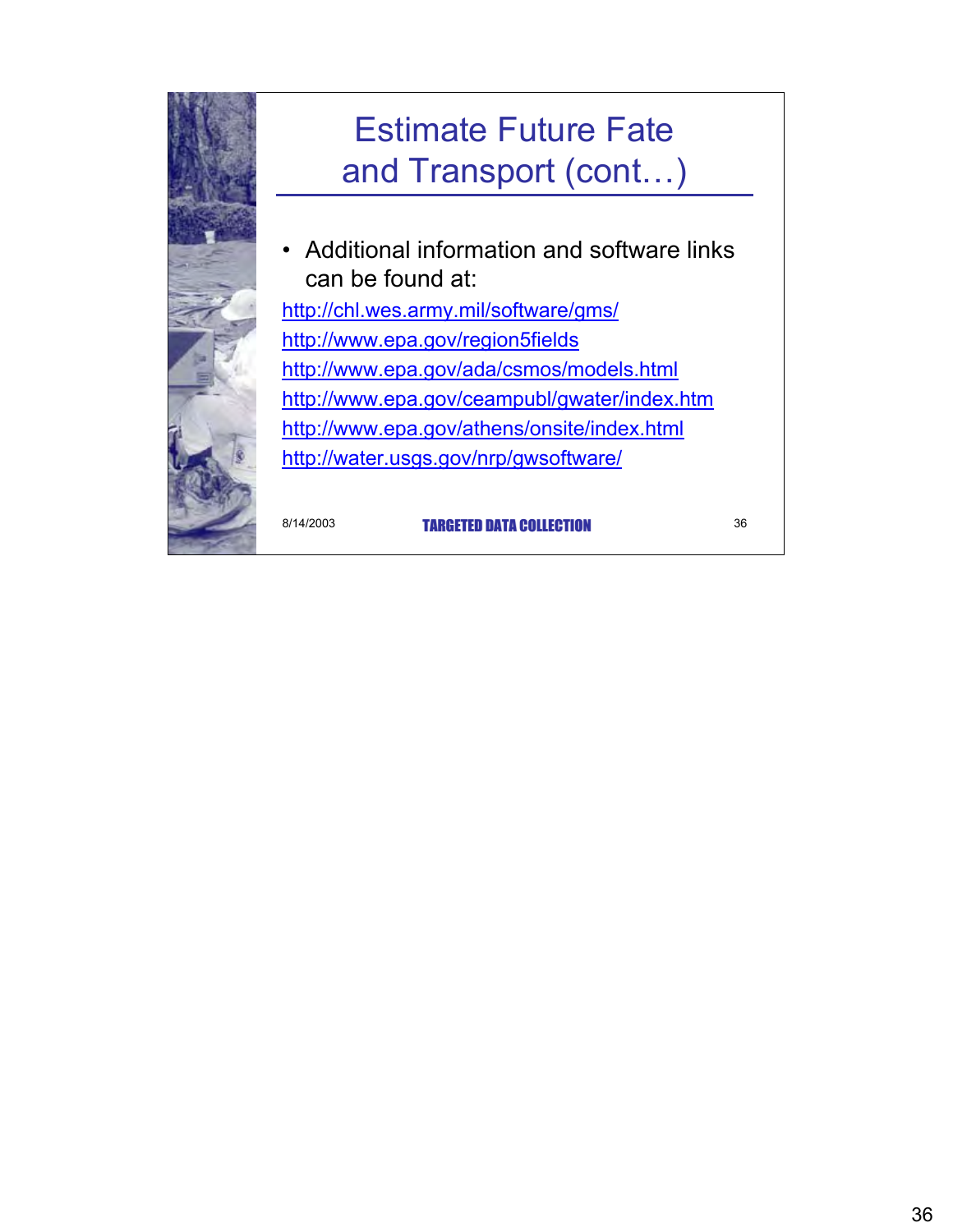

As with fate and transport, targeted data collection provides a better volume and concentration estimate and a more robust lithology description. This allows for a much better evaluation of available technologies for their relative cost and effectiveness.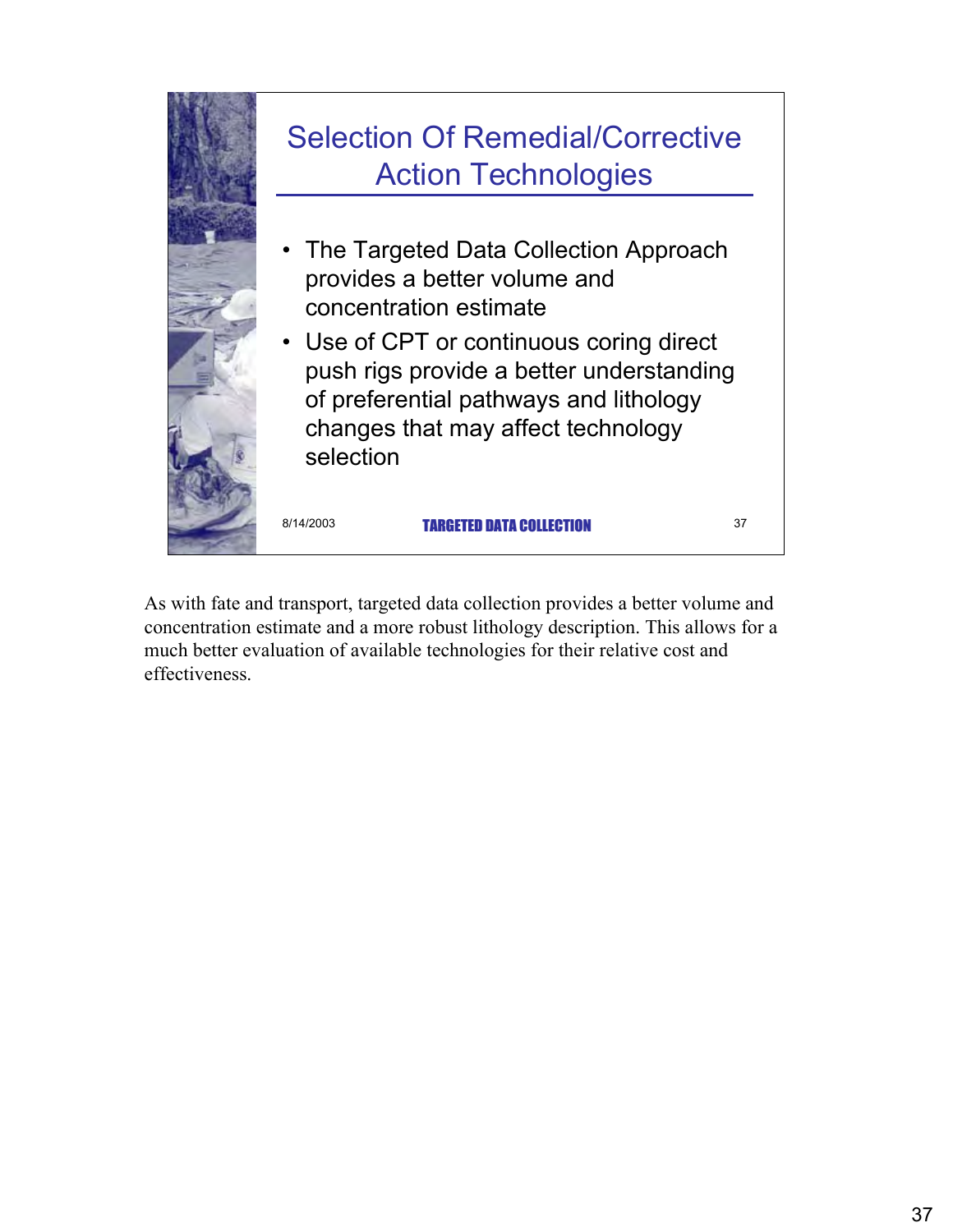

Bullet 1: The key to having this work is the ability of the investigation team to make field decisions based on the information they are generating. An example would be a dig and haul cleanup where the depth of contamination over a several acre area is not known with certainty and the plan is to remove the dirt in lifts and sample on a statistically valid grid to determine if another lift needs to be removed. The on-site analytical capabilities provide same day results so the expensive removal machinery can be kept moving with no down time. The Loring case history on the DFA website and the Tree Fruit case history on the TRIAD website are examples of this.

Bullet 2: The work plan should lay out the sampling algorithms that will be used to conduct the investigation. For example, in a soil investigation of multiple small former storage pads the sampling strategy could be to take one sample on each side and one in the middle of the first six inches of soil. If nothing is found then the investigation ends. If however, something is found the hole will be taken deeper and other soil samples will be collected at a pre-selected distance out from where the contamination was found. The algorithm might also say one hole on the down gradient side of the pad will be taken to ground water (if it isn't 500 feet down) and a water sample gathered and analyzed on-site. If it is contaminated the method given for delineating groundwater plumes will kick in and a groundwater investigation is started. The approach is not much different than the phased approach that is advocated in the 1988 RFI guidance manual except that now instead of getting a look at your data in 5-6 weeks after it was taken you see it the same day.

Bullet 3: Flexibility. While you can't anticipate everything, the approach should allow for most field changes to be made without having to ask for regulatory approval.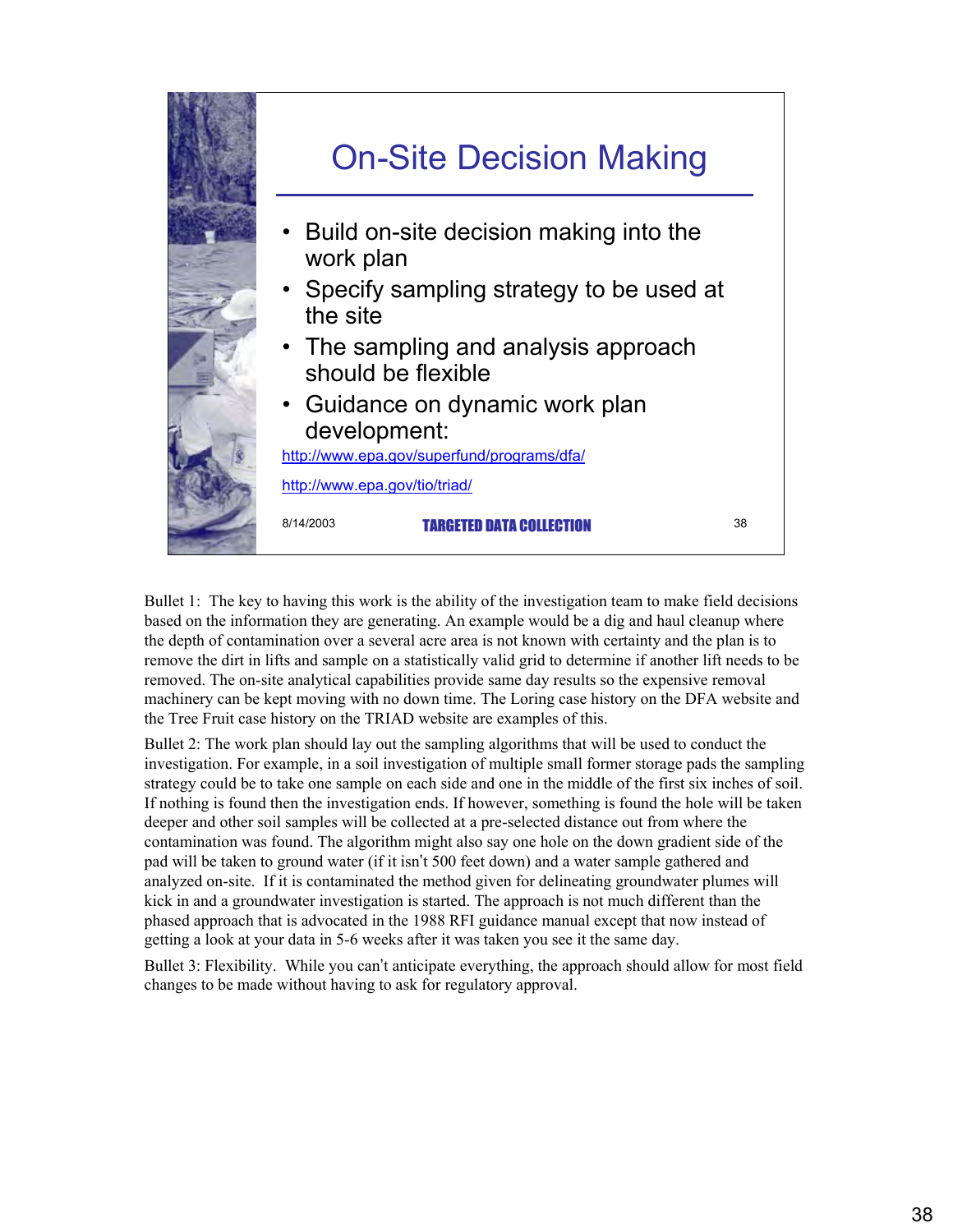

Bullet 1: How frequent is site specific. For example if the workplan specifies that the o/o will do a point in time transect across the minor axis of a suspected plume on 20-foot centers until he has non-detects at both ends and a bottom followed by a longitudinal transect along the direction of flow until non-detects are found at both ends you probably won't need to talk directly with him and other stakeholders unless there is a problem. Given the information he has just generated you would need to talk about what comes next like where he would like to place his temporal monitoring wells.

Bullet 2: Data management is also site specific and can range from hand drawn cross sections for simple sites to web based GIS CAD systems with daily data entry that all can view. An example of the latter can be found at the DFA website for a remedial action taken at Loring Air Force Base in Maine.

Bullet 3: It is important that the o/o recognizes that he and his consultants are responsible for evaluating the data as it is generated and providing you and other stakeholders with his understanding of what the data are showing, where there appears to be data gaps, and what he proposes to do to fill them.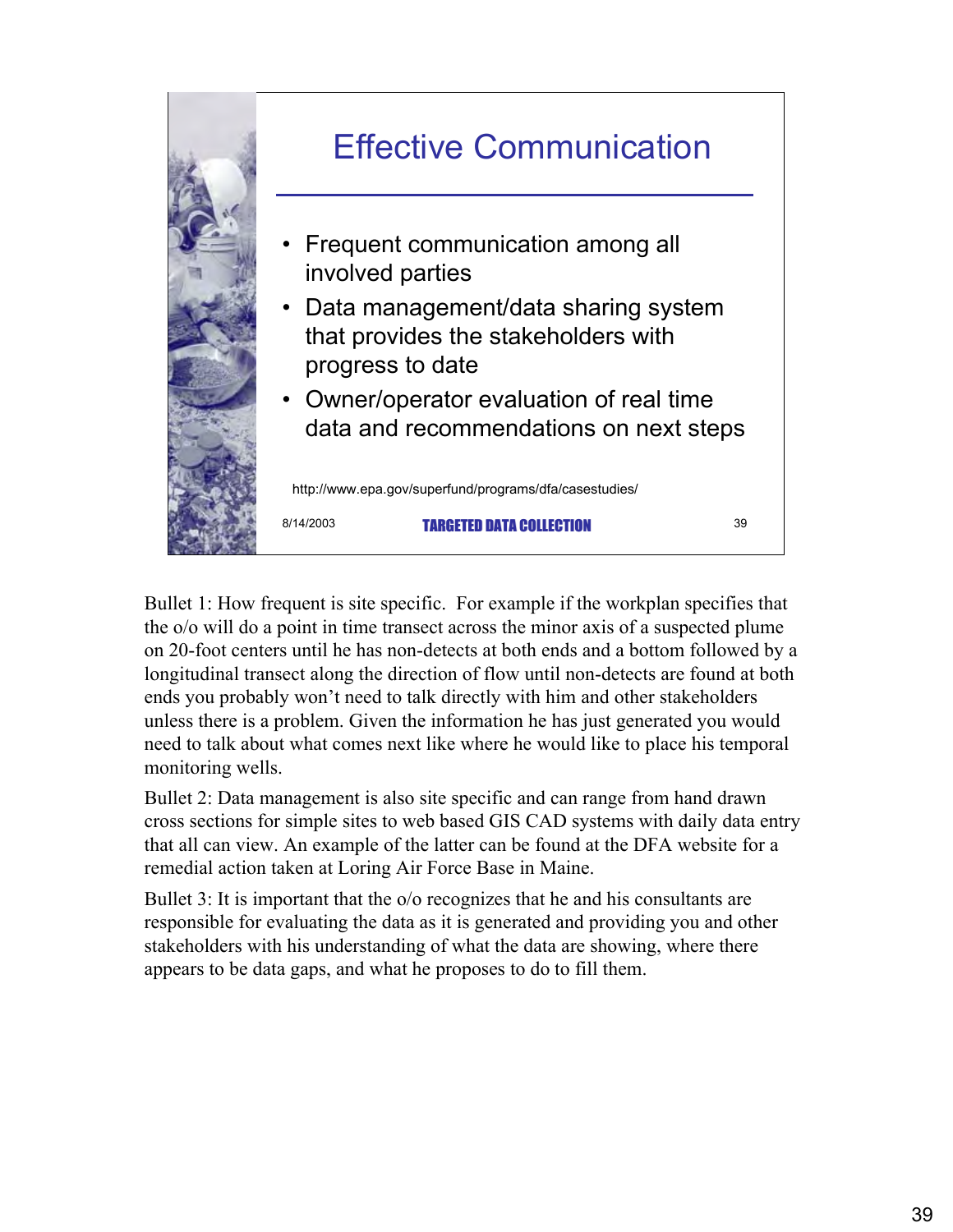

Title: We have identified four steps in conducting a targeted data collection activity.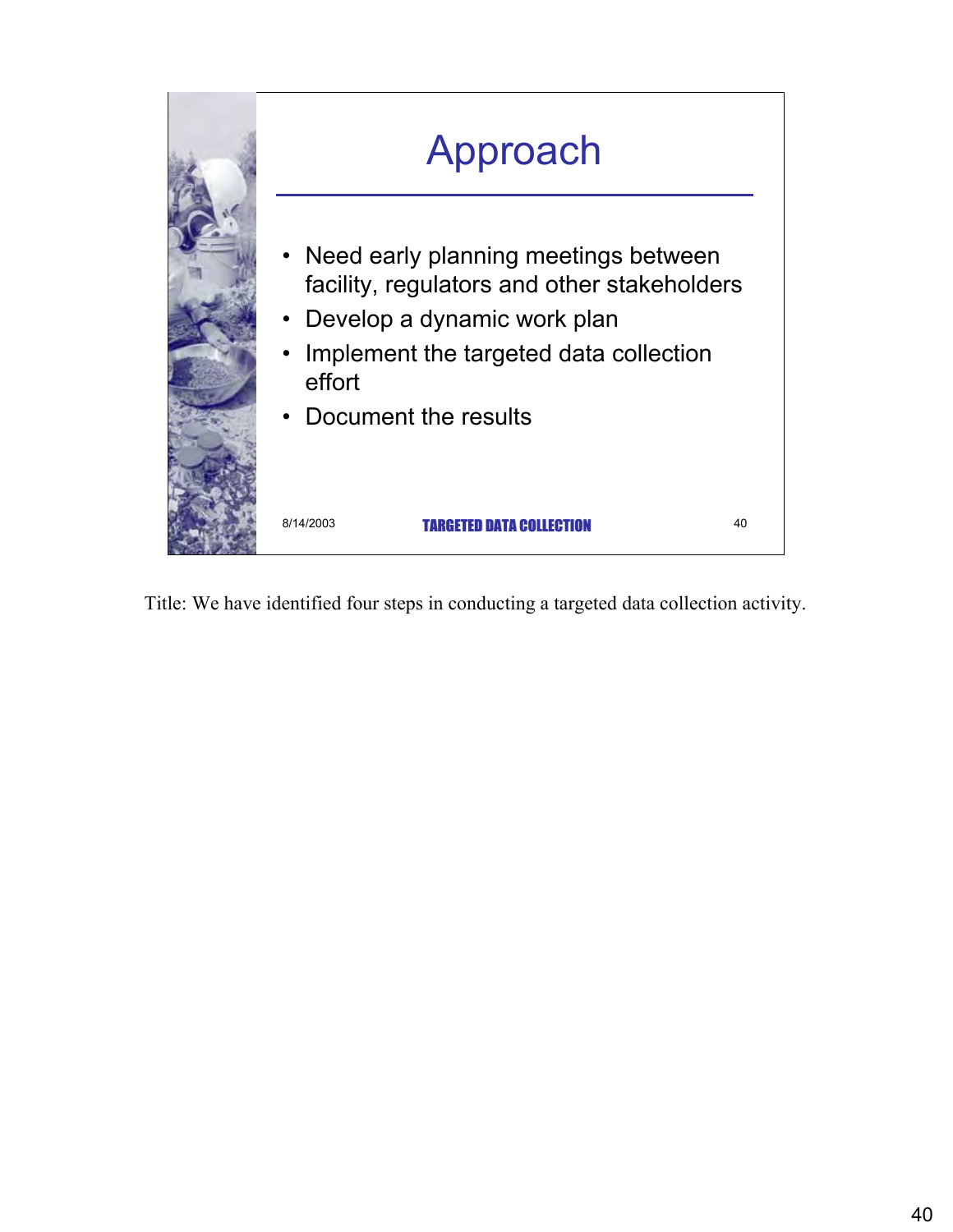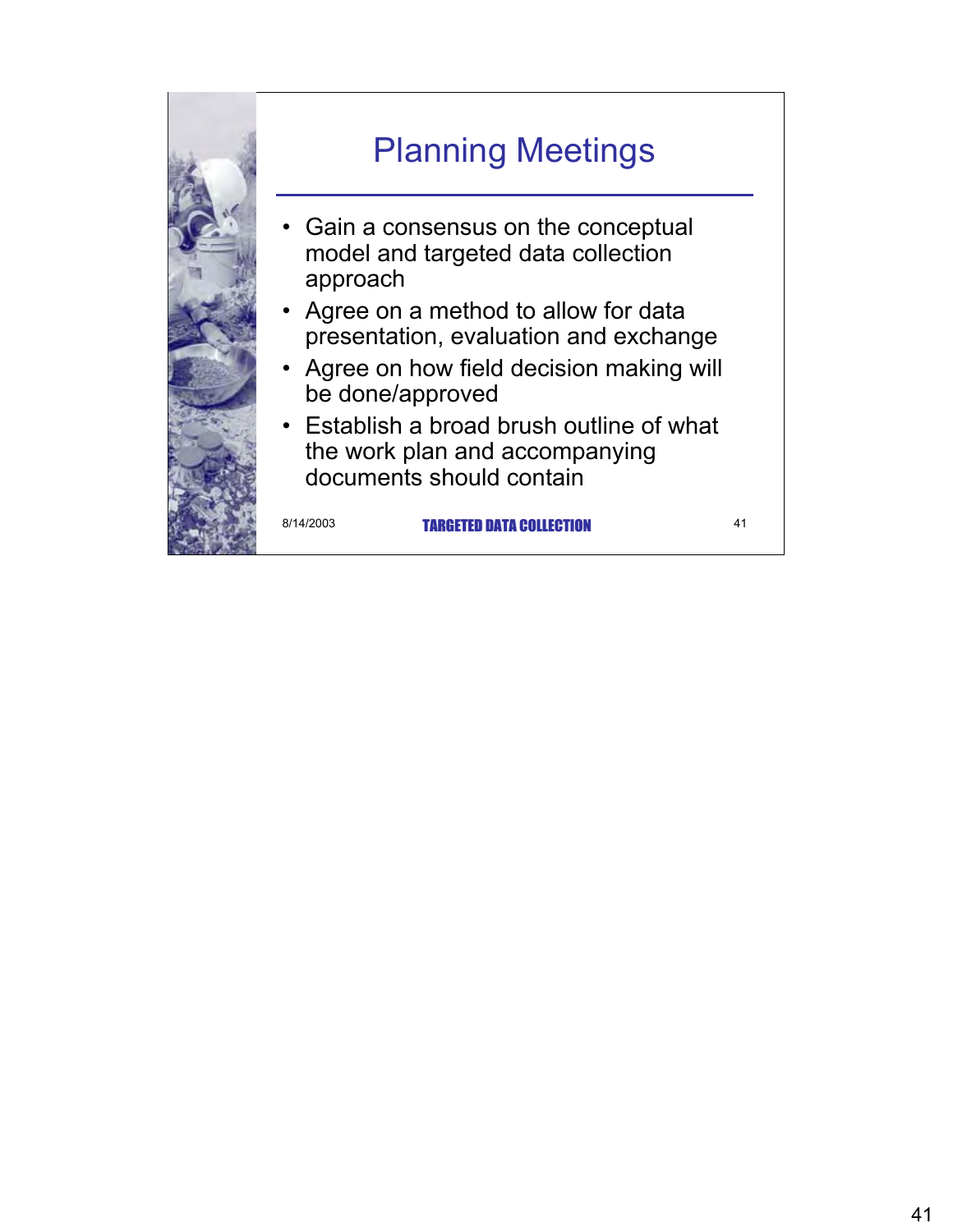

Bullet 1: Before developing a work plan, the o/o and other stakeholders should be on the same page as to what the problem may be and how best to collect data to define and correct it.

Bullet 2: The findings from the DQO process should contain specific sampling and analysis strategies that the o/o wants to use at the site. A discussion and agreement on these will avoid problems during the actual work plan review.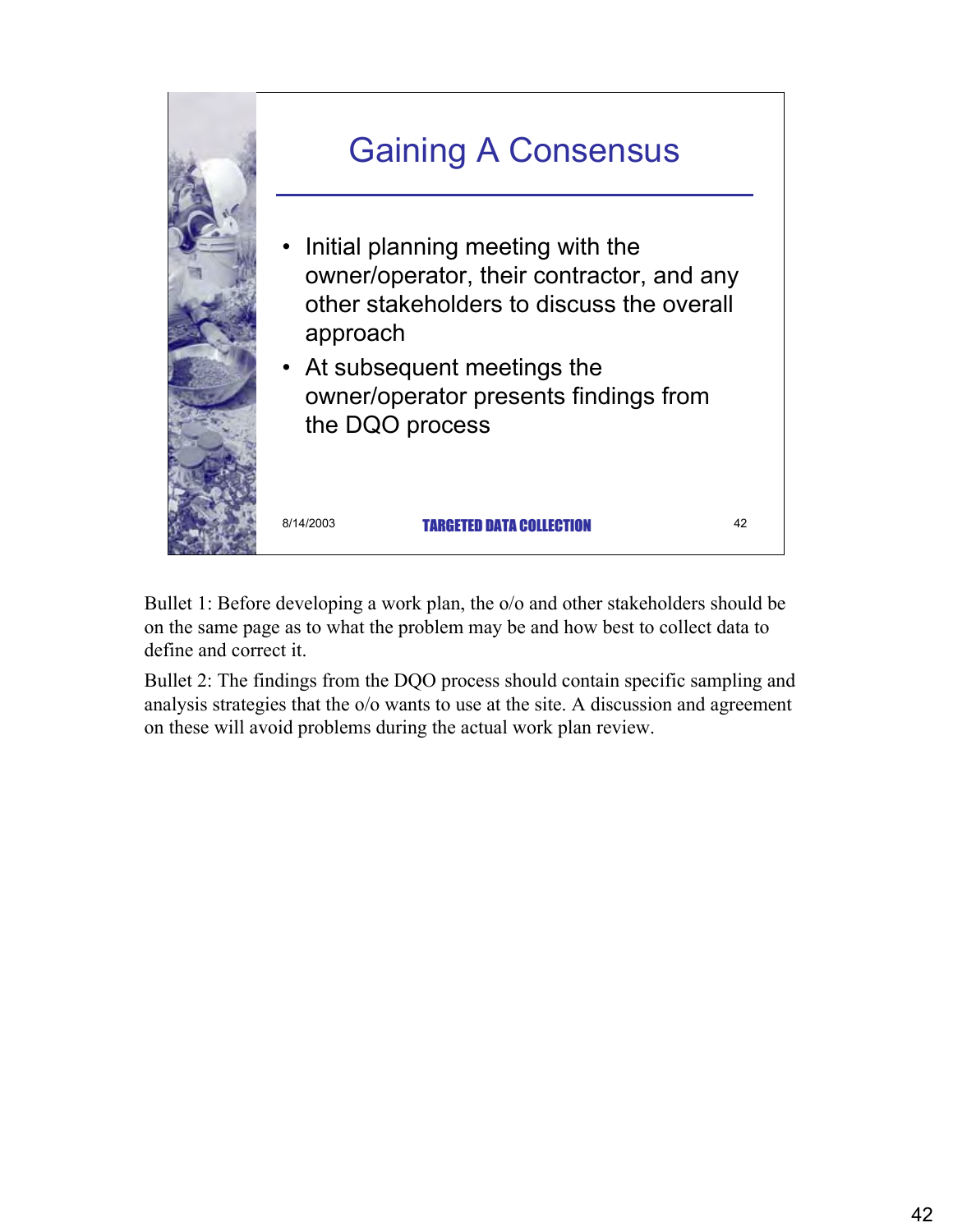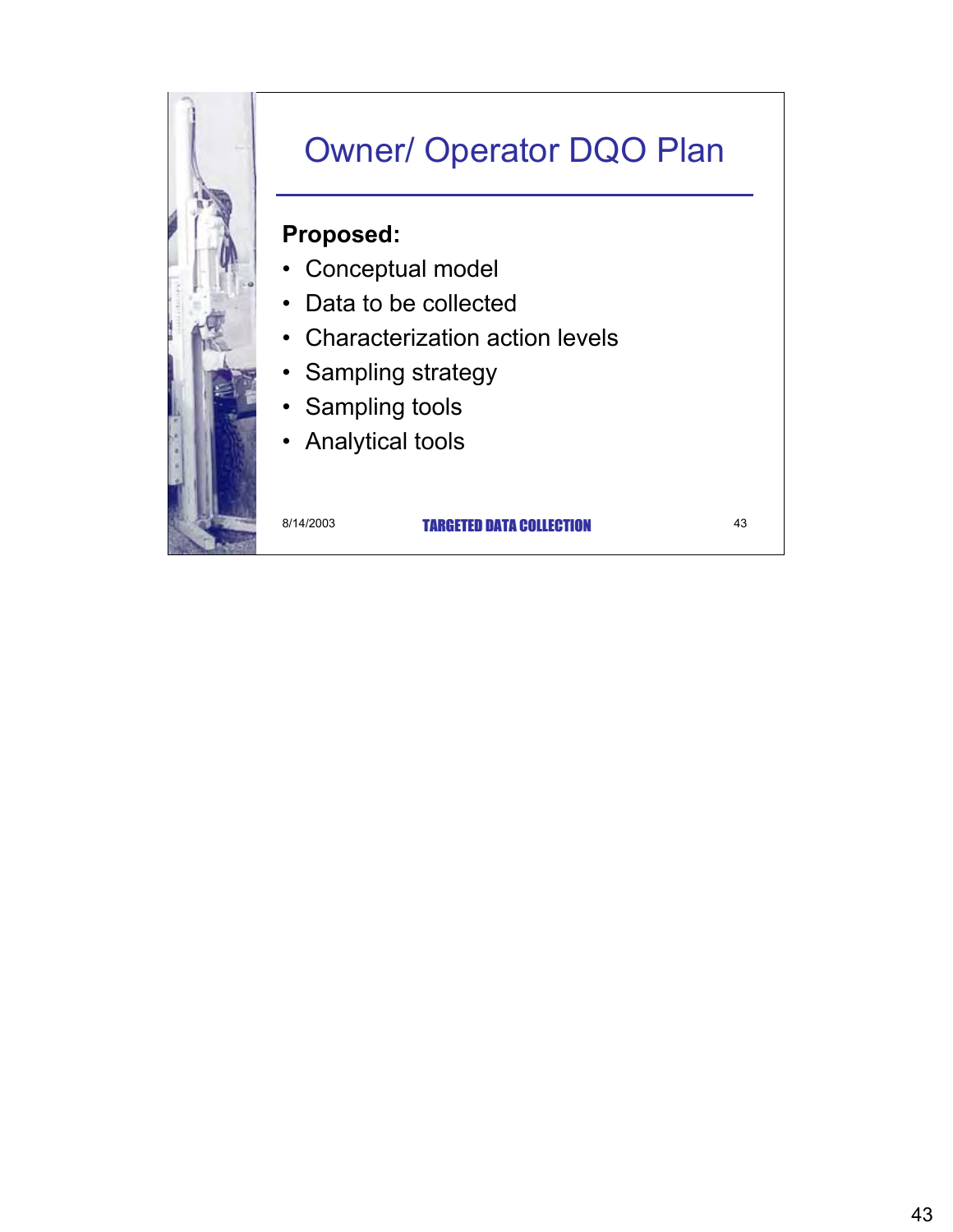

Open communication of data results and evaluation where everyone knows what data have been collected and understands what they mean for the characterization and potential remedial/corrective actions.

First bullet: Since this is a dynamic process you will need to be more involved than with an approach where everything is preset.

Second bullet: For this approach to work the o/o must be assured that you are onboard with what is going on in the field -in other words he does not want to find out after the fact that his interpretation of an investigation algorithm is not yours.

Third bullet: The degree of complexity is project specific, but you should have an agreement as to whether decision making software such as the EPA FIELDS system will be used or simple hand drawn cross sections. Also the method of exchange should be decised upon e.g., web based, email, or fax.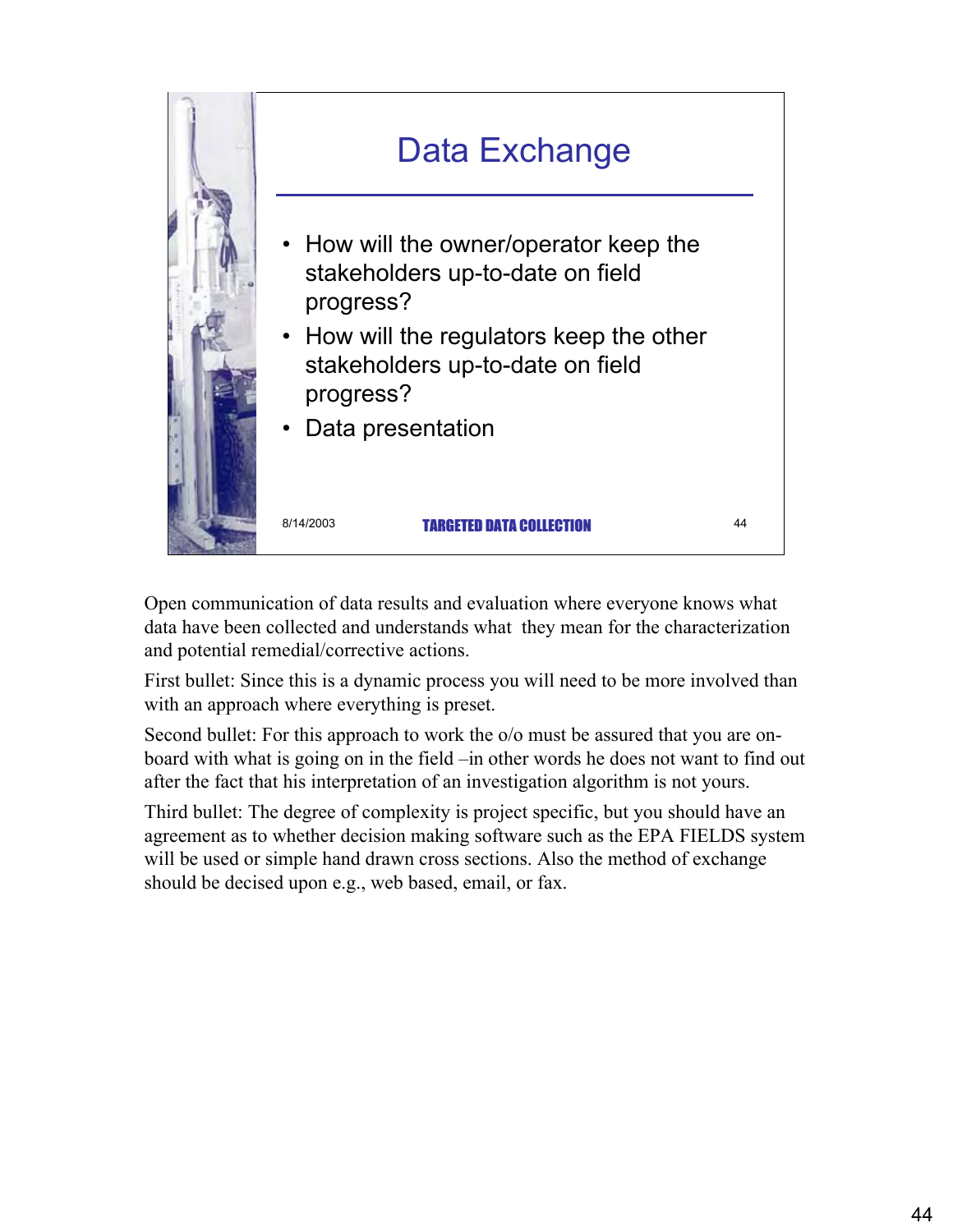

The targeted data collection approach emphasizes field decision making and in order for this to work the o/o must have a comfort level that he is not operating at risk.

Third bullet: It should also provide for non-scheduled consultations when field data dictate a non-approved course of action

The targeted data collection approach emphasizes field decision making and in order for this to work the o/o must have a comfort level that he is not operating at risk.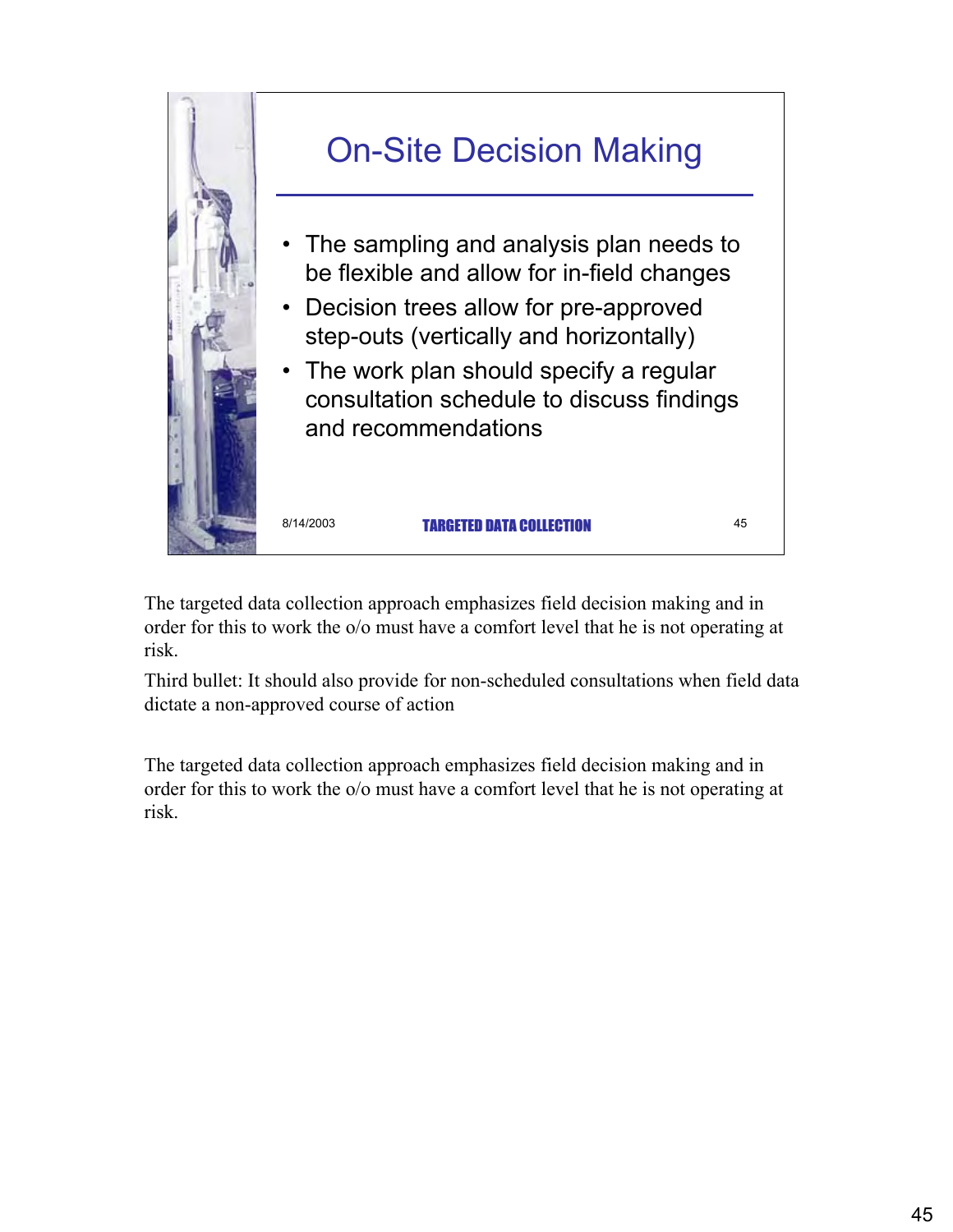

To ensure that everyone is on the same page a broad brush outline of what is expected in the work plan should be developed and agreed upon.

Fourth bullet: Pre approved SOPs such as those developed by the national emergency response team will save the o/o development money and you review time.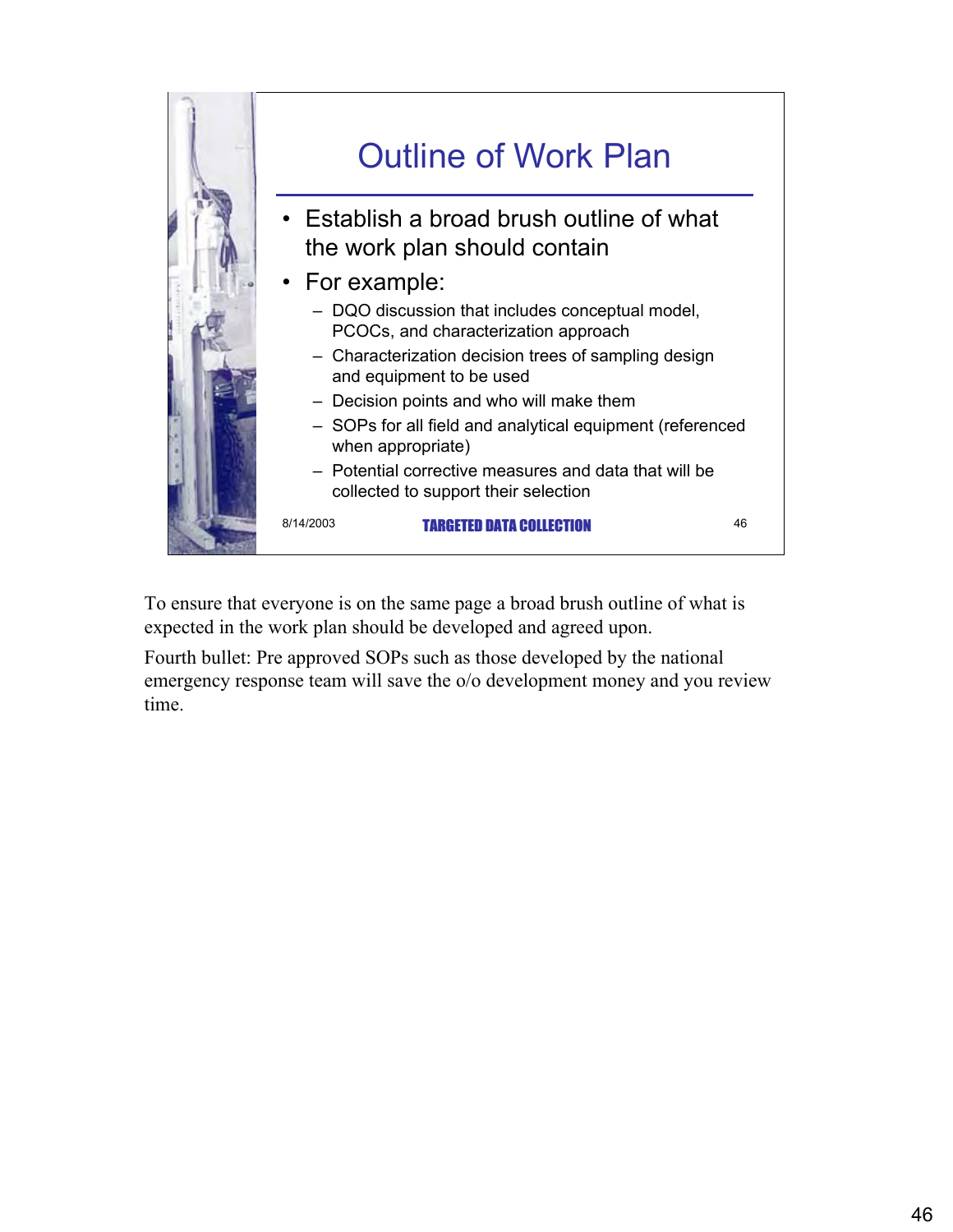

Third bullet: If the data management system uses decision assisting software there should be a provision for a dry run because failure of this system to keep up with the field work will defeat the purpose of doing a dynamic field activity.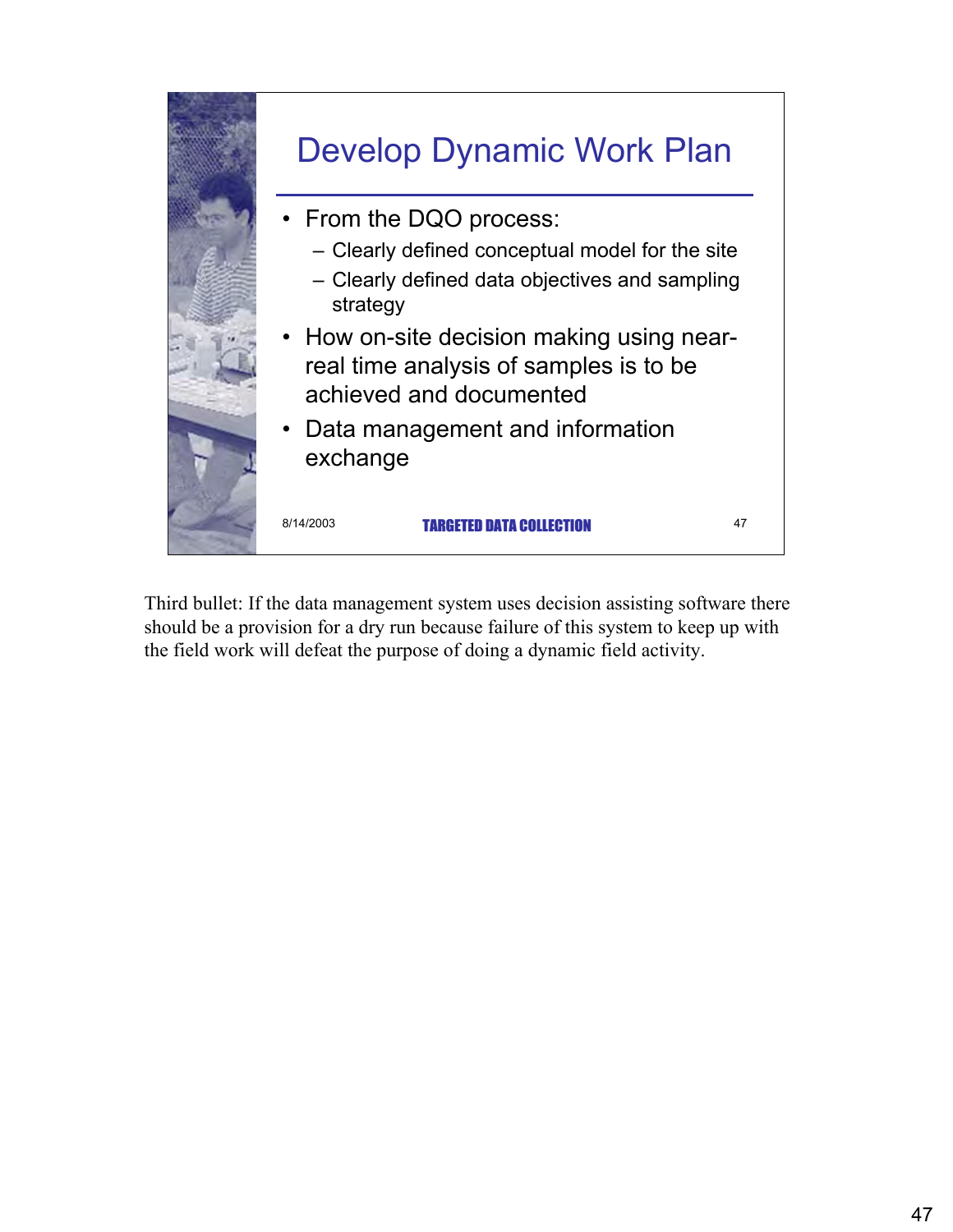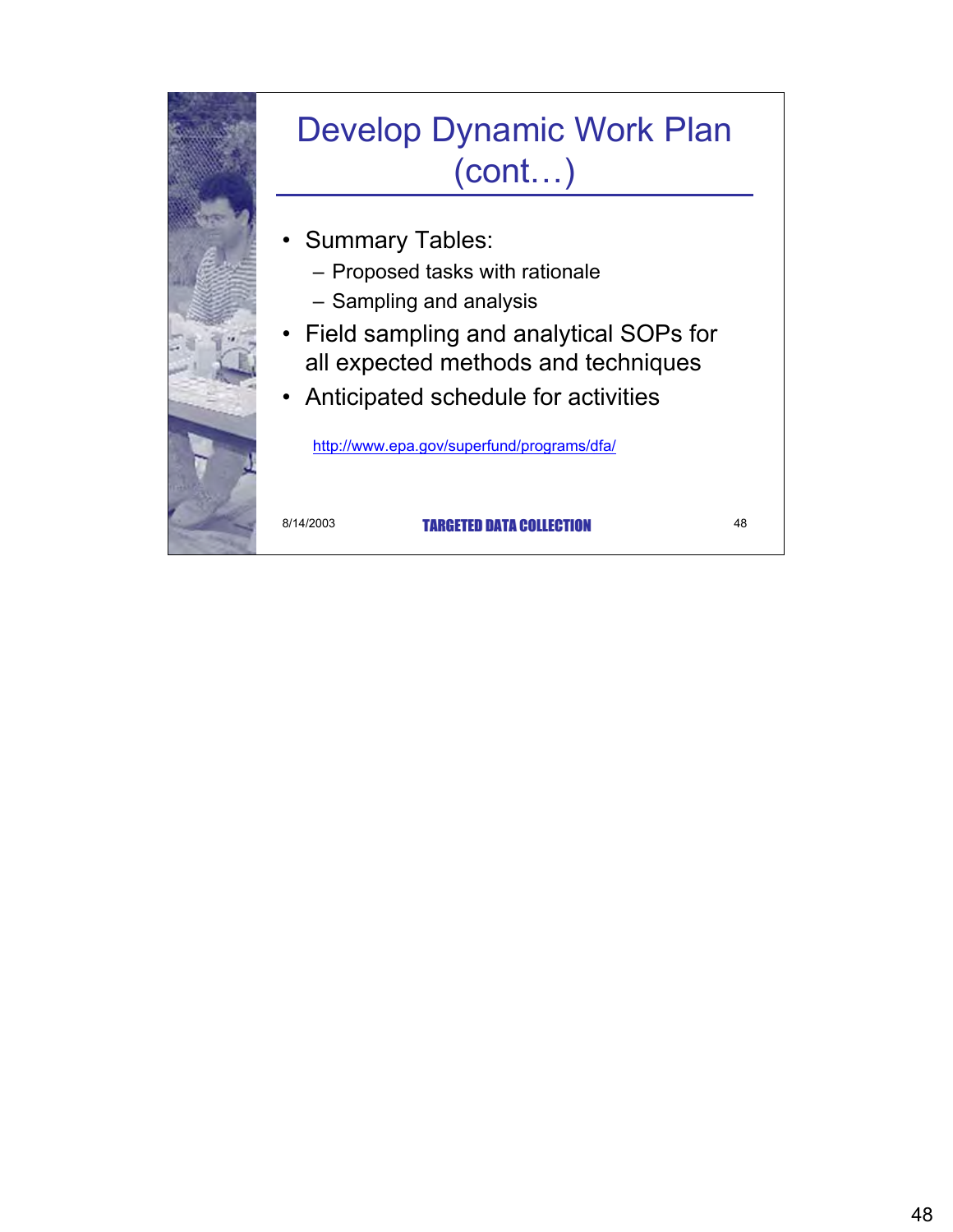

Second and third bullets: Be aware that some of the newer SW-846 methods (e.g., immunoassay) are generic and can not be referenced without kit specific details.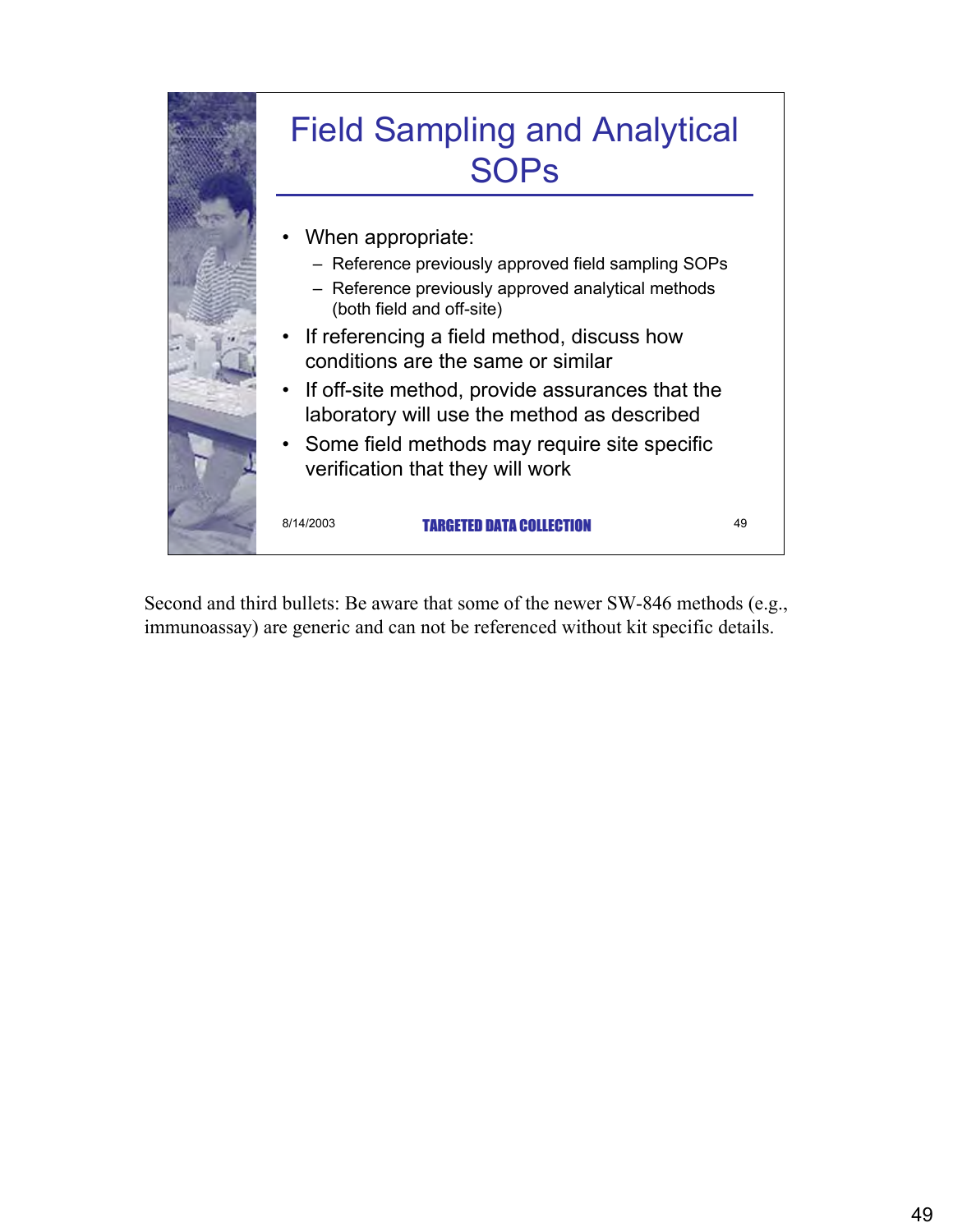

Bullet one:reviewed by all stake-holders and differences of opinion resolved before field work begins

Bullet two: Pre-implementation dry run with dummy but similar data may be needed based on the complexity of the system and site.

Overall: During the implementation phase a feedback loop needs to be included such as continual checks against the DQOs and and the Dynamic Work Plan to ensure that the project is on track. This constant check is essential for success.